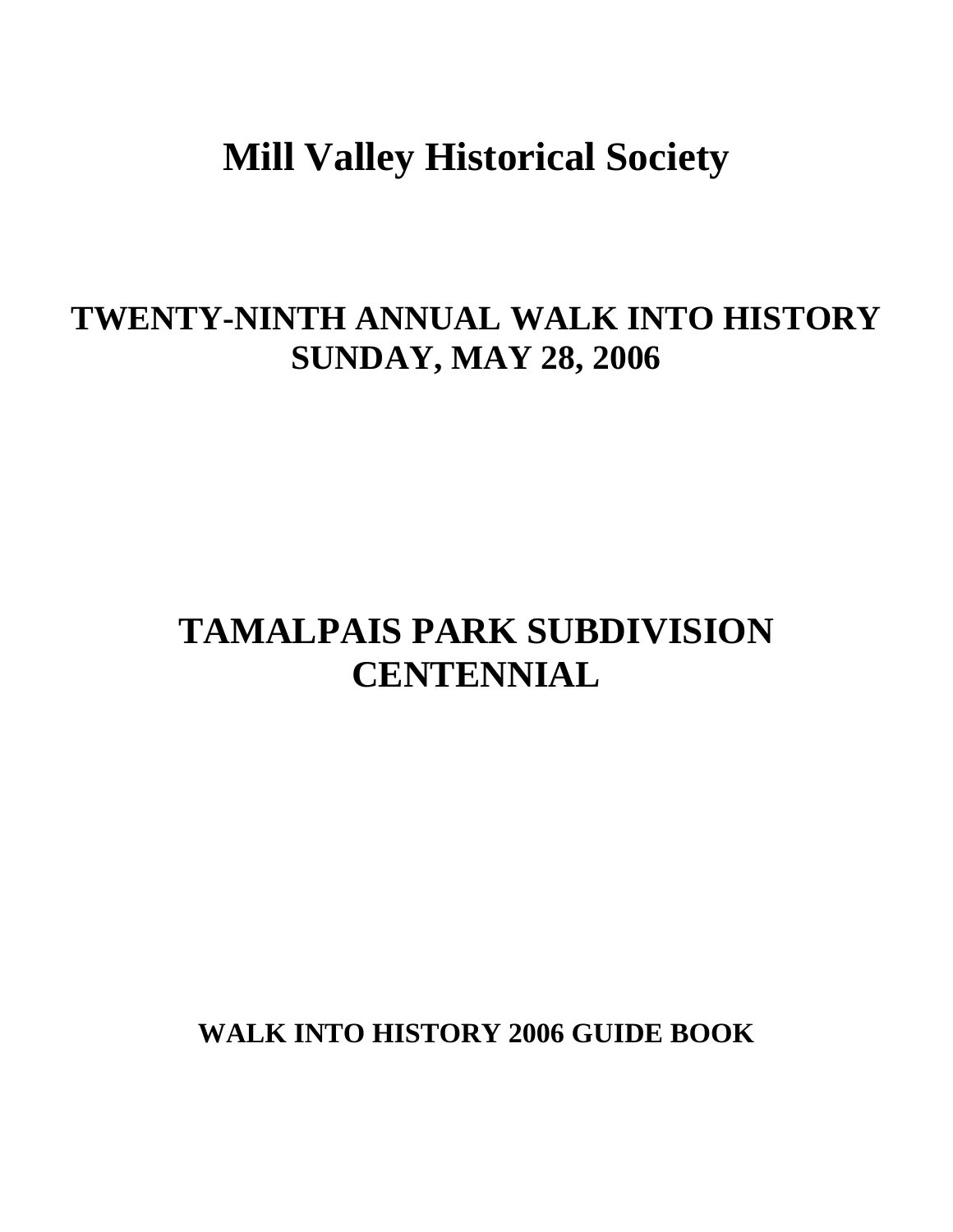#### TO THE GUIDES:

This is the 29th year that the Mill Valley Historical Society has organized a Walk Into History thanks to the efforts of many volunteers working throughout the year as well as on the day of the Walk.

Guides are special volunteers with a responsibility to provide a group of walkers with an interesting, informative, enjoyable and safe experience.

Several guides have been leading these walks for many years. The fact that they continue to volunteer to be a guide is an indication of their enjoyment and commitment.

If this is your first year as a guide, we welcome you and hope you will find as much pleasure in learning and sharing the history of Mill Valley as the "old timers" do.

| Walk-Into-History Chair: | Laureen Novak                                                                                       |
|--------------------------|-----------------------------------------------------------------------------------------------------|
| Guidebook Editor:        | Chuck Oldenburg                                                                                     |
| Researchers:             | Gene Stocking, Laurie Harper, Jonathan Jacobs,<br>Chuck Oldenburg, Laureen Novak, Charlotte Osborne |
| Guide leader:            | Barbara Ford                                                                                        |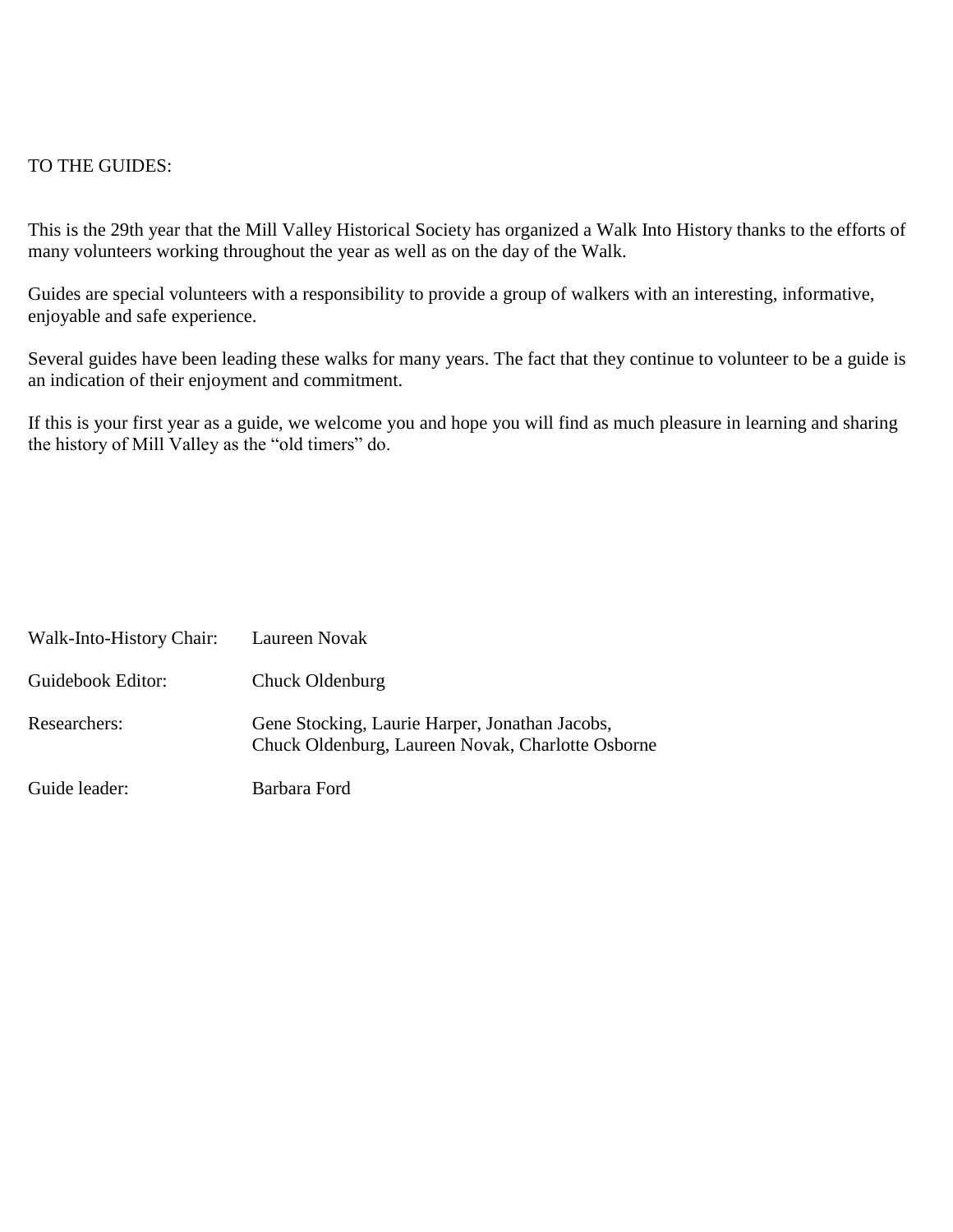# TIPS AND TRICKS FOR GUIDES

Thank you for being a Walk-Into-History guide. Welcome to those who are leading a walk for the first time. We hope you enjoy the experience as much as the returning guides who tell us they look forward to the experience.

To be a successful guide requires a commitment of time, energy and preparation. The objective is to provide good leadership and well-presented historical information. It is essential that you have the desire and devotion to offer your group an informative and enjoyable Walk-Into-History. The following instructions can make your job easier:

1. Read the guidebook several times to familiarize yourself with its contents. You will be better able to energize your presentation and connect with your audience if you impart the information in your own words.

2. Practice the walk several times. Each guide is required to go on two walks that are conducted by a guide trainer. You should also do one or more practice walks with a friend who can give you feedback on your presentation.

3. Be a strong leader. Keep your group together. At each stop, face the group with your back to what you are describing. Make eye contact.

4. Don't try to cover everything in the guidebook. Focus on what you believe is particularly interesting at each stop.

5. Do not read from the guidebook. Use it primarily for reference only. Tell the story, show pertinent photos and encourage comments and questions. When appropriate, resort to, "Wait a minute – I'll check the Guidebook." In stating the size of a house and the year in which it was built, you may wish to refer to the guidebook.

6. Welcome any information that walkers may wish to contribute. Make a note of it and pass it on to the guide leader, Barbara Ford, after the walk.

Guides and walkers have enjoyed the annual Walk Into History for almost three decades. Good luck, have fun and enjoy the experience of leading a group of walkers interested in the history of Mill Valley.

**Lead the group to #10 Catalpa to start the Walk Into History with an introduction and safety instructions**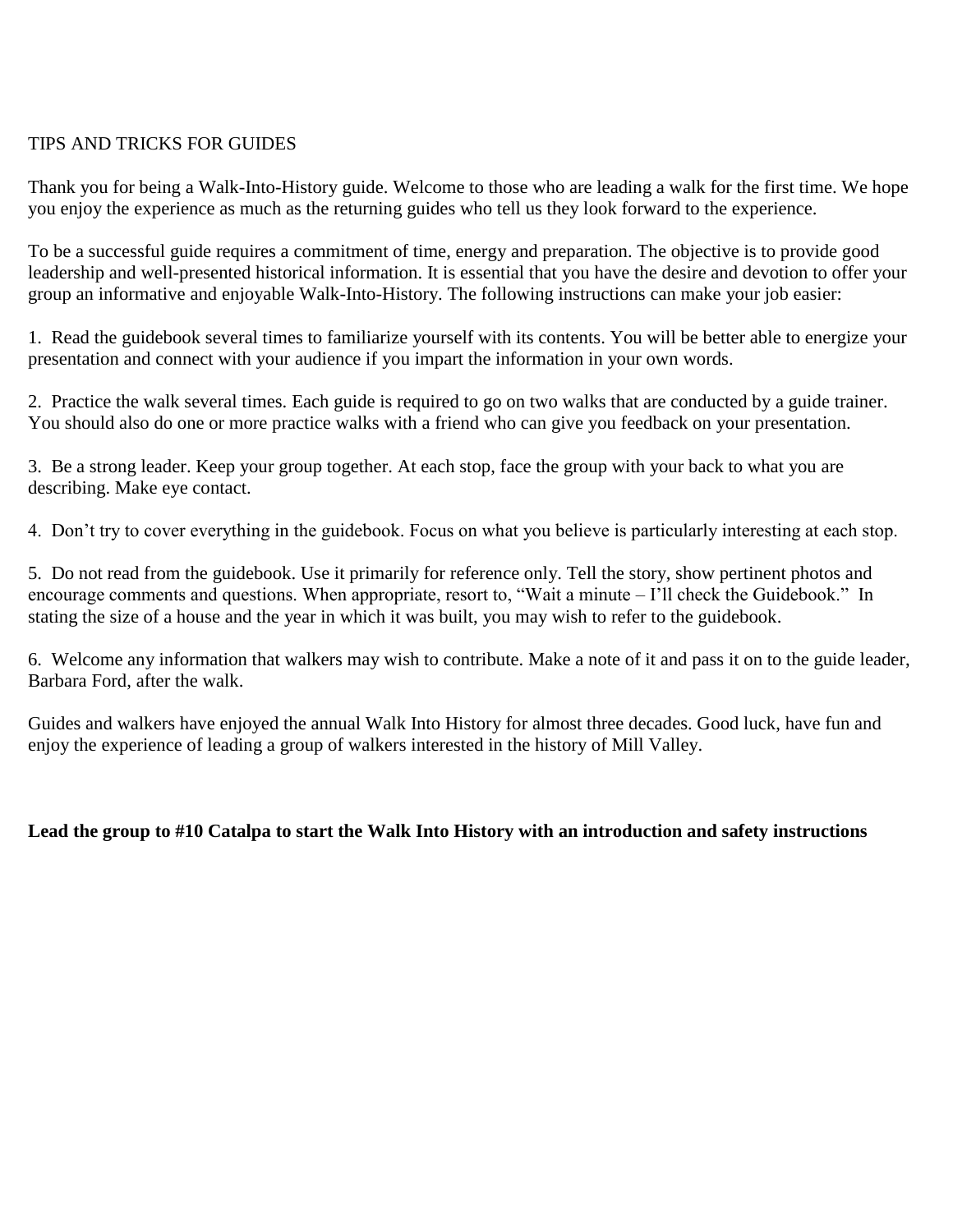# INTRODUCTION

We start our walk into history here at an apartment complex of 8 units which backs up to Warner Creek. It is rather unique in this neighborhood of single family homes. Note how it is hidden from Blithedale by large redwood trees.

This year marks the 29th Walk Into History sponsored by the Mill Valley Historical Society. Lucretia Hansen Little had been Mill Valley's Town Clerk and official historian. In 1977, illness forced her to retire and move away. A group of interested people established the Mill Valley Historical Society. Their primary goal was to make available all historical material relating to Mill Valley, including the invaluable collection of books, pictures and documents collected by Mrs. Little. Other goals established at the outset were:

- 1. Work for the library in all matters relating to the History Room
- 2. Take responsibility for the popular First Wednesday Programs
- 3. Develop an Oral History Program

(Today we will walk on the streets and lanes of Tamalpais Park Subdivision, a neighborhood of about 300 homes that is celebrating its centennial this year. We will stop at several houses of historical and architectural interest. The time required is about two hours. The total distance is 1.0 miles. For the most part the walk is on level streets and lanes.

# **SAFETY**

All the streets have sidewalks on both sides of the street. You may choose whichever side of the street you feel is appropriate when moving from stop to stop. Please stay together and be alert for cars and bicycles.

Try to adjust the pace of your group to avoid other groups. However, if you find it appropriate, you may wish to pass or let pass another group by moving to the other side of the street. Make a special effort to keep your group together. Take as much time as you feel is appropriate for your group. Your objective should be to lead a meaningful tour such that your group enjoys learning about the history and architecture in the Tamalpais Park subdivision.

Strollers and wheel chairs can easily be accommodated on this route. Stairs at the end of one of the lanes can be readily bypassed by an alternate route.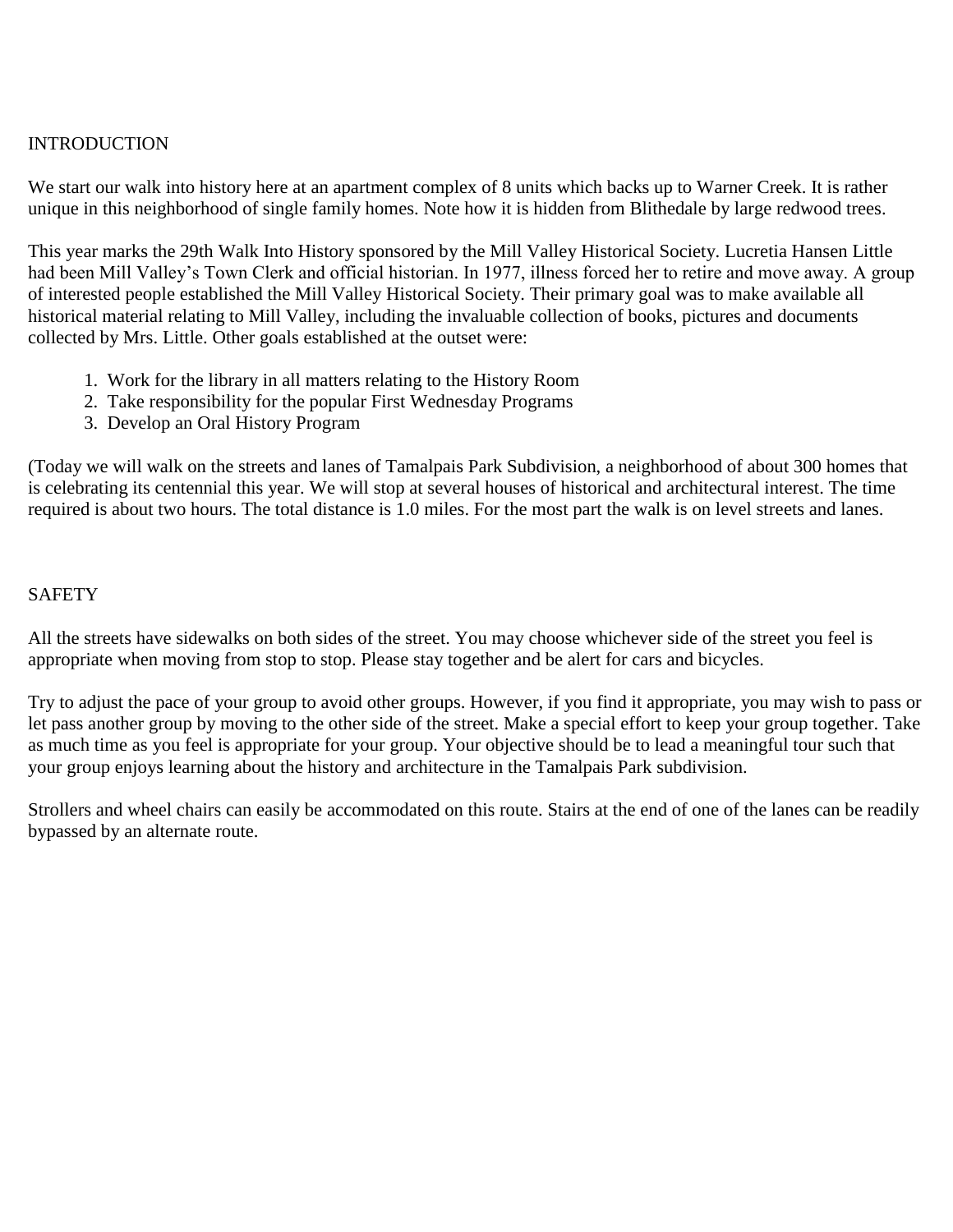# HISTORY OF TAMALPAIS PARK SUBDIVISION

During the late 19th and early 20th centuries, seekers of the good life flocked to California, attracted by the sunny climate. Many came to Mill Valley. Tamalpais Park was the first subdivision open to middle income families. Lyon & Hoag, the sales agency, started selling lots in February 1906. Two years later, 86% of the lots had been sold. This turned out to be excellent timing. After the earthquake and fire two months later, many San Francisco residents chose to leave the city and build a house in Tamalpais Park.

The 109-acre subdivision included 317 lots, typically 50 ft. wide and 120 ft. to 150 ft. deep. Individual homes were constructed by many builders. Our tour will stop in front of about forty houses of either historical or architectural interest or both. Sixteen of these houses were built before World War I, an era when the architecture was brown shingle and craftsman style, sometimes with a Victorian influence. Seventeen were built in the 1920s, a time of prosperity when incomes were rising, real estate prices were increasing and automobiles were suddenly everywhere. Architecturally, many of these houses were bungalows. Five of the houses we will see were built recently in the neocraftsman style. The contrast in architectural styles for these three eras is remarkable. Many houses in Tamalpais Park have been remodeled and enlarged, often extensively, but we will see a few houses still in their original external configuration.

The climate here is one of the best in Mill Valley, and its mild effect and the alluvial soils invited flowers, fruit trees and vegetable gardens. This is one of the few areas where oranges, lemons, figs, apples, kiwis and pears all thrive. We will see a garden of 150 varieties of rose.

Lanes connecting the streets were built to accommodate commuters who took the train to the Sausalito ferry. It was only a forty-three minute commute from nearby Park Station to the Ferry building in San Francisco.

Tamalpais Park subdivision was originally part of John Reed's 4428-acre Mexican land grant, Rancho Corte Madera del Presidio. The land in Tamalpais Park passed to his granddaughter, Jessie Oliver Sollom. She named the streets after trees, and the streets were lined with trees after which they were named. Curved streets were planned to make an agreeable drive for a horse and buggy. We will walk on Catalpa, Walnut, Sycamore, Locust and Elm. We will see the correspondence of the trees with the name of the street they are on.

# CATALPA Avenue

**Stop at #26 Catalpa**. This house was built in 1927. It now has 1965 sq. ft. of living area, probably twice its original size. The architecture is in the Cape Cod cottage style; although having only one dormer is rather unusual. This is a twin of the house at #182 Elm which we will see later. Note that an addition to the house partially blocks the original garage. As we will soon see, the rather large lot, 8550 sq. ft. extends back to Warner Creek.

Turn right between #26 and #30 Catalpa onto the lane leading to Walnut Avenue

This is the first of four lanes that we will walk on. Note the plaque identifying this as one of 170 steps, lanes and paths in the recently published map of Mill Valley.

[The map is for sale in the schoolyard for \$5]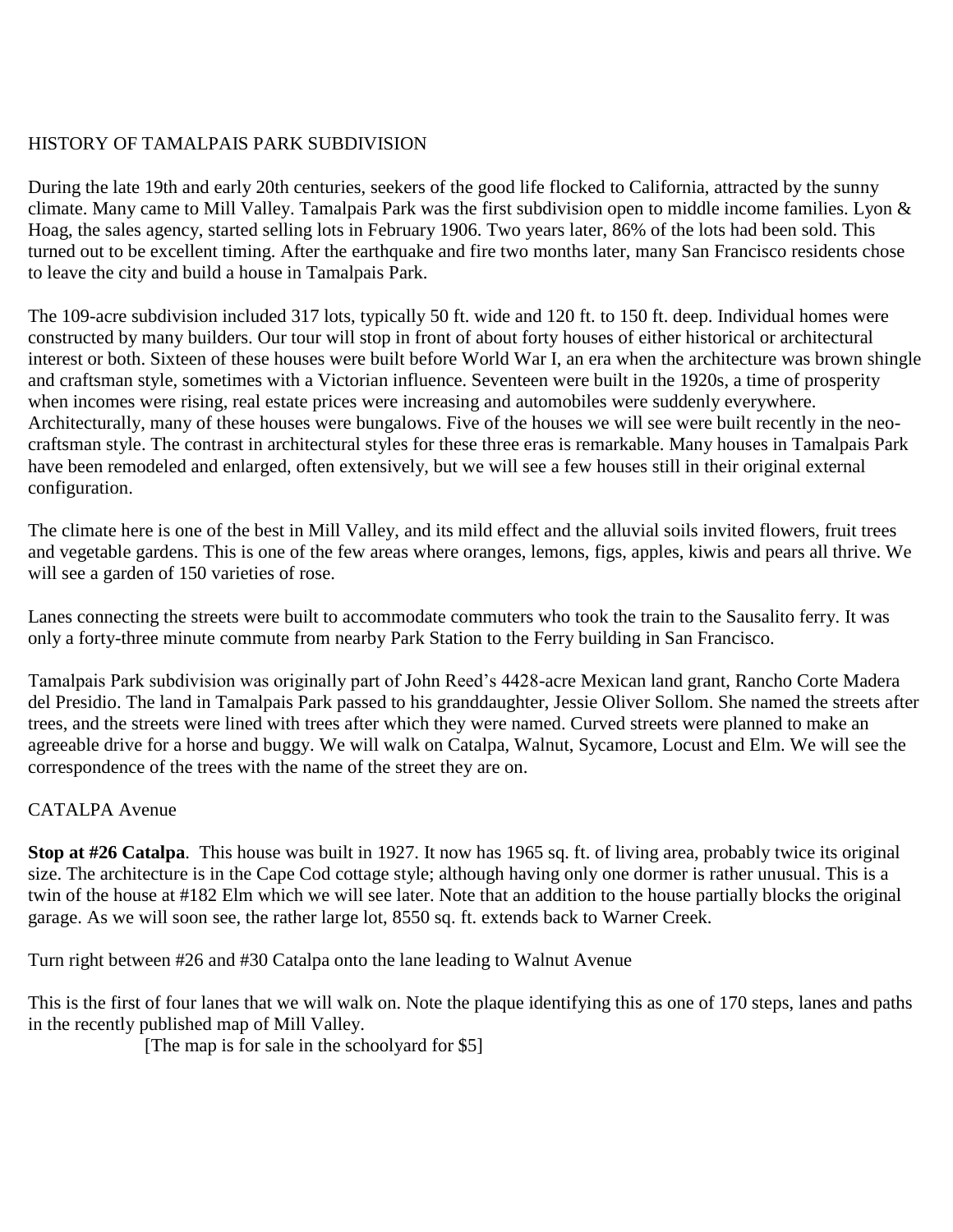The original purpose of this and other lanes in Tamalpais Park was to connect the streets such that residents could walk directly to a train station on Miller Ave. There were two, one at Park Ave, and one at Willow St. known as Millwood station.

Note Carl's bench. Carl Cole often sat on this bench talking with children from the neighborhood and giving treats to neighborhood dogs. After his death, neighbors placed a plaque on the bench in his memory. For 55 years, his wife Helen has lived in a nearby house where Carl lived.

Proceed down the lane

Note that #30 Catalpa also has an entrance from this lane.

Note the two-story addition on the back of #26 and the large back yard.

Note the tree house and swing next to the creek.

**Stop on the bridge**. This is the first of several bridges we will cross over Warner Creek. Point out the contrast. Upstream is a natural creek bed with vegetation providing habitat for a wide variety of creatures. This used to be a favorite spot for neighborhood children to observe and catch tadpoles (pollywogs) and frogs. Downstream is a concrete channel completely void of vegetation.

Proceed down the lane.

#### **Stop at #53 Walnut Avenue**

Note that the only entrance is from this lane. This small house was built in 1923. It has 832 sq. ft. of living area. Homes in the Tamalpais Park subdivision were often rented during the 1930s. This house was rented for many years to Miss Bishop, a Kindergarten teacher at Park School. In the 1970s and 1980s this was the home of George Sumner an internationally recognized environmental impressionist. He created the whale that appeared on many Golden Gate Transit buses.

This house was recently on the market for \$600,000, advertised as follows: "Meander down a country path to the private world you've been waiting for ... seclusion ... serenity ...luscious rose garden, lawn, trees ... architectural charm ... magical Mediterranean style ... quiet and peaceful ... very desirable Tamalpais Park area". A unique, small, isolated house.

Proceed down the lane.

#### **Stop on the lane after walking about 25 yards.**

It is still possible to find shell fragments on these lanes. At least 5,000 years ago, the earliest Coast Miwoks began establishing a permanent residence site nearby which at that time was on the bay's edge. Shellfish was of major significance in the Miwok diet. Waste products including shells accumulated within the soil. The result was a dark mound called a midden or shell mound bounded by Sycamore, Locust, Hilarita and Amicita. Until 1920, it was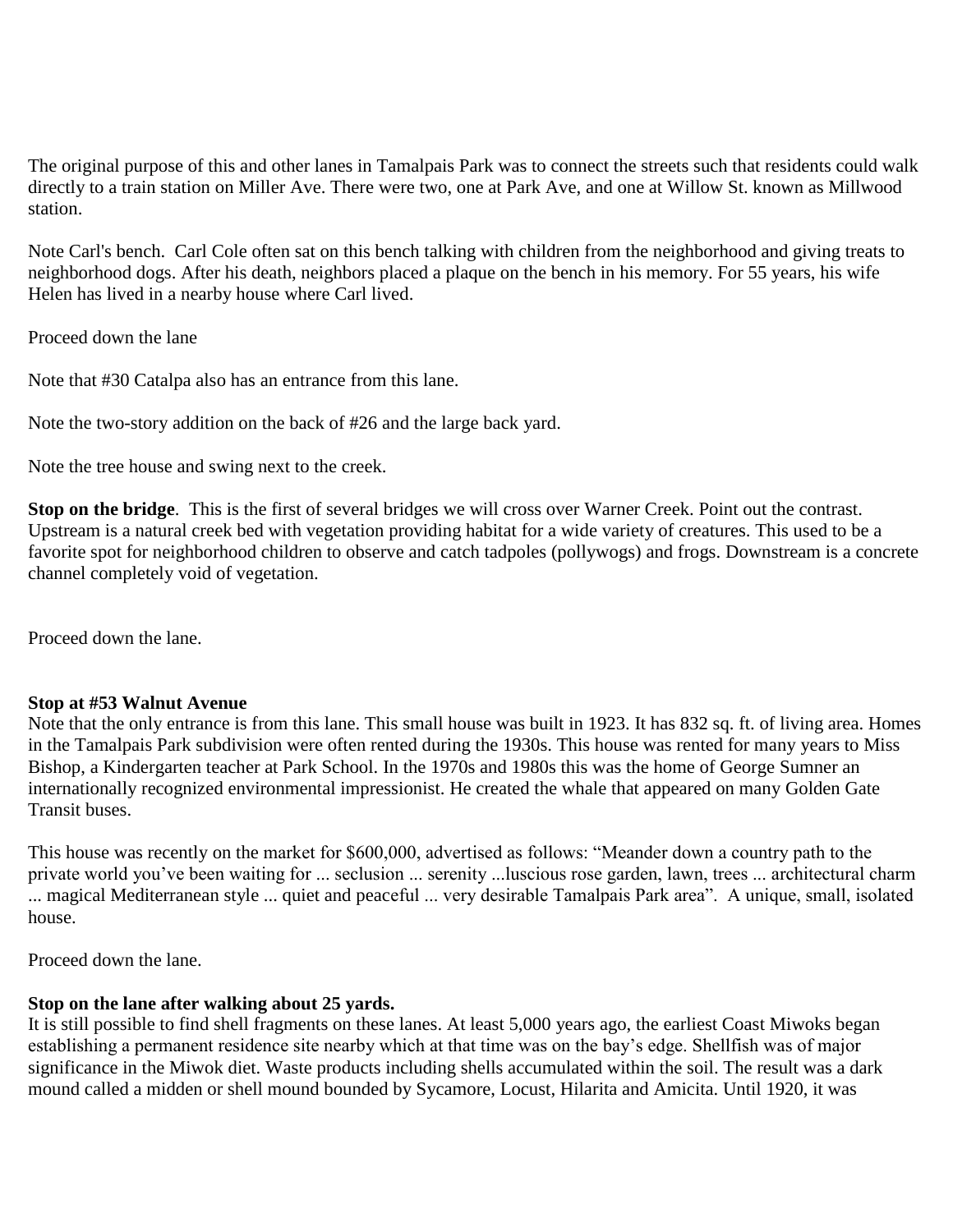common for Mill Valley residents to haul away cartloads of soil from the midden to pave streets and lanes, line garden paths, surface tennis courts and enriching garden soil. Old timers referred to the nearby midden as Sollom's shell mound. The lanes in Tamalpais Park subdivision were surfaced with soil from Sollom's shell mound. In the 1930s, children hunted for artifacts on the lanes.

The shell fragments were reflective. At night, a bright moon or a walkerís flashlight would cause the lane to appear luminescent.

Turn right on Walnut Avenue

# WALNUT Avenue

**Stop at #41 Walnut**. This house was built in 1909. It has 1508 sq. ft. of living area. One of the present owners who inherited this property was three years old in 1923 when her parents purchased it for \$1250.

Point out the garden in the front yard. Each season brings different flowers in bloom, today, beautiful roses. This 6500 sq. ft. lot extends back to the creek. Stand in front of the house and look toward the back yard. Point out the whimsical windmills made by the present owner. There is "wishing well" in the back yard which is not only adorable but also functional. Water is pumped from the creek into the "wishing well" for use in irrigating the vegetable garden, which still thrives in the back yard. All vegetables are grown from seed which takes skill and energy. It would be much easier to buy seedlings at the nursery.

The owners of this house were great friends of the Stocking family. Every time it would rain, even if it was just a sprinkle, Mr. Stocking would call the owners and ask "Do you have the row boat ready?" This little joke went on between the two families for years. Never once did he miss the opportunity to call and ask the question. As a matter of fact, there was a rowboat in the basement until very recently.

# **Anecdote**

A large group of immigrants from Italy lived in Mill Valley and worked in Tiburon at the busy train switching station. Many spoke no English, but realized they had to learn how in order to become US citizens. They attended night school and learned English from Miss Edna Maquire. Then they had to travel to San Rafael to visit the judge. They boarded the train in Mill Valley and transferred at Almonte to catch the train to San Rafael, all the while studying the preamble to the Constitution, which they were required to recite in front of the judge. After becoming a citizen, they registered to vote. This required going to city hall to talk with Mr. Falley, the City Clerk of Mill Valley. Mr. Falley would look up from his desk and ask, "Are you rich or poor?" If you answered "poor" he would say, "OK, then you're a Democrat".

Point left to the house next door at #33 Walnut. This house was built in 1913. It has 1825 sq. ft. of living area. Mrs. DePillo lived here at one time. She was responsible for the installation of the plaque in the "Nook" Armager Memorial Grove, a stop on last year's Walk-Into-History. "Nook" was Mill Valley fire chief from 1942 to 1969.

Cross the street and proceed up Park Ave.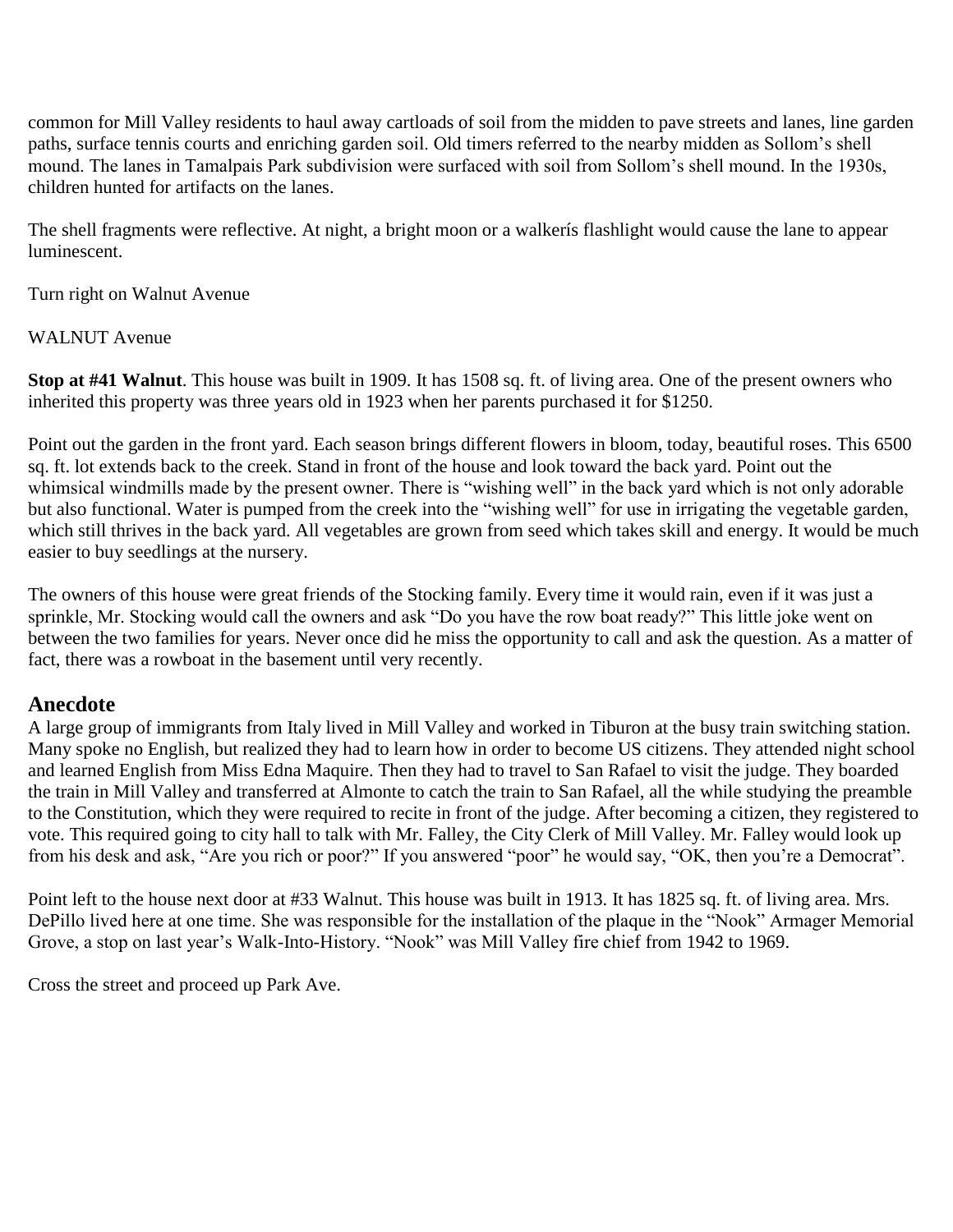## PARK Avenue

**Stop at #51 Park Ave.** This bungalow was built in 1928. It has 1606 sq. ft. of living area. Not much has been changed inside since the house was built.

It is the home of a famous Mill Valley artist, naturalist and writer of many books and magazine articles about plant life in Northern California. She also created illustrations of the plants she wrote about. Some of these prints are hanging in the Smithsonian. Many paintings and other art displayed in the house are gifts from writers and artists.

She is a close friend of Mrs. Terwilliger, another famous Mill Valley naturalist. One day they decided to check out plant life along the main creek in Mill Valley, Arroyo Corte Madera del Presidio. They began their adventure by launching their canoe in Old Mill creek at Old Mill Plaza and paddled through the culvert under Miller Ave. to its junction with the main creek. Canoeing down the creek, passing under bridges and shooting down small water falls was so much fun that they got very little work done.

Return to Walnut Avenue and turn right.

#### WALNUT Avenue

**Stop at #50 Walnut**. An English style house with Tudor detailing was built in 1928 on this lot by Melvin Klyce, son of Harvey Klyce, the famous architect. The owners were James and Carolyn Weissich Phelps. Later in the walk we will describe the Weissich family in more detail. Carolyn was a twin in the second generation. James Phelps was a San Francisco food broker and served on the Mill Valley School District from 1932 to 1940.

In 1995, most of the house was demolished. One wall was left standing so that construction of the new house could be legally designated a remodel not required to meet today's setback requirements. It has 3850 sq. ft. of living area and is the largest house that we will see on our walk. The architectural style is contemporary brown shingle.

The spectacular roses along the fence were planted when the house was enlarged in 1995. The roses on the fence are Sally Holmes, a large pink to white rose on a single shrub that can act like a climber. The David Austin rose is also present. Both are repeat bloomers and bloom rather heavily from late April to October.

**Stop at #56 Walnut.** This house was built in 2004 in the neo-bungalow style with craftsman detailing. It replaced a house in which composer George Cory Jr. grew up. When he was a teenager George played the organ at the Sequoia Theater on Throckmorton. In 1954, he composed the music for "I left my heart in San Francisco." Douglas Cross wrote the words. In 1956, Tony Bennett made it a hit.

**Stop at #59 Walnut.** This house was built is 1923. Its architecture was originally in the bungalow style but it has been extensively remodeled. It now has 1296 sq. ft. of living area. Note that 4 peaked roofs face the street. Note also the white picket fence, the first of many that we will see in this block.

**Stop at #65 Walnut.** This is the oldest house we have seen thus far. It was built in 1905. The architecture is bungalow style with Victorian detailing. Other houses that predate the 1906 subdivision were Sollom ranch houses. Note how the downstairs window is not quite the same as the upstairs windows. The stairway that dominates the front of the house was probably added when the house was raised to increase the living area to the present 1833 sq. ft.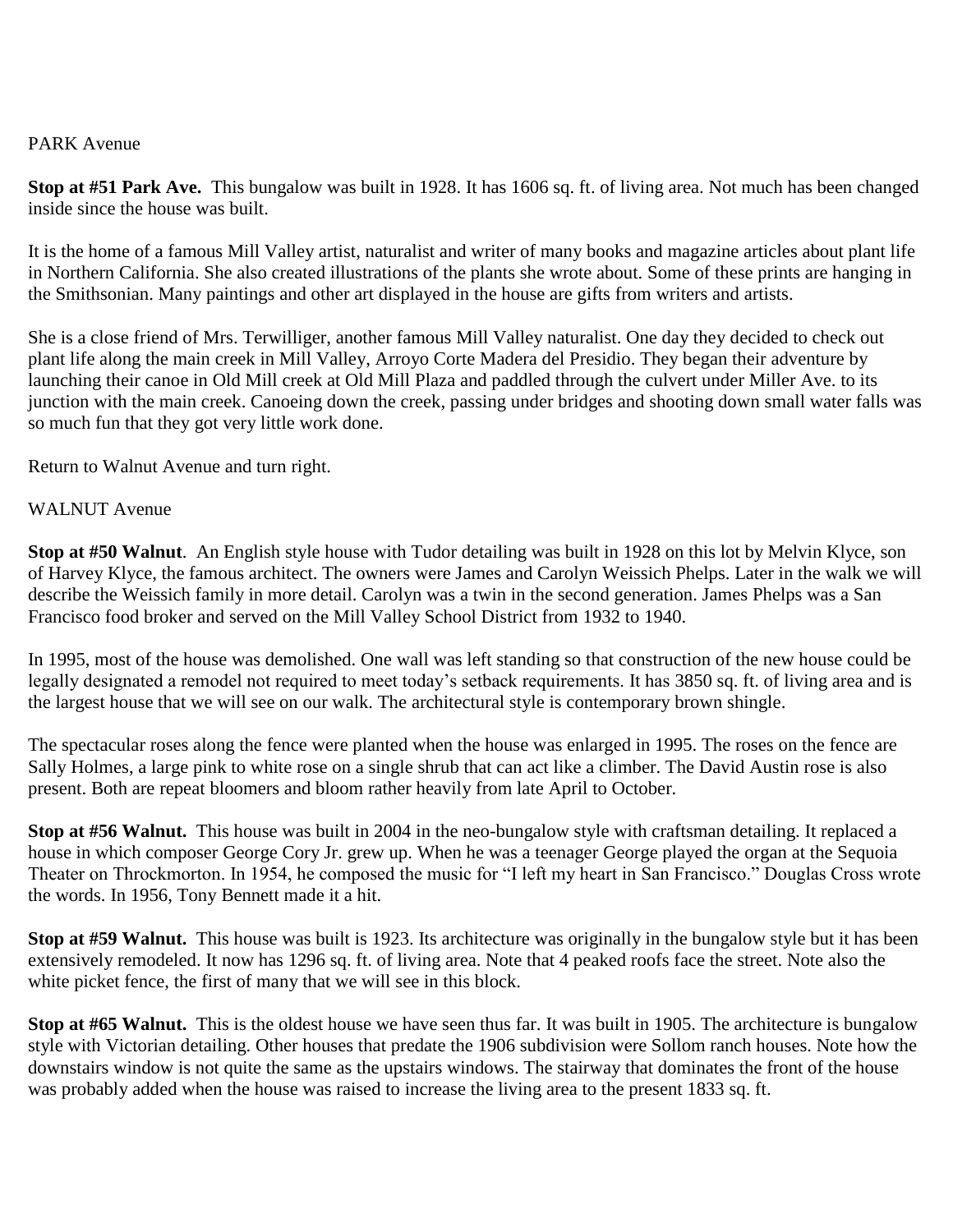**Stop at #69 Walnut.** This house was built in 1924. It was remodeled after leaving one wall of the original house standing. It now has 2316 sq. ft. of living area. This was the home of "Nook" Armager, Mill Valley fire chief from 1942 to 1969.

**Stop at #77 Walnut.** This stucco bungalow was built in 1925. This architecture is typical of its era. It has 976 sq. ft. of living area. It appears never to have been enlarged. The floor plan is typical of bungalows. There are two bedrooms, one bath, living room, dining room and kitchen. The one car garage at the rear of the 5489 sq. ft. lot has been extended to provide space for a shop. A rather large cabana is also located behind the house. The property was recently put on the market at \$1,099,000 and sold at a higher price three days later.

**Stop at #78 Walnut.** This house was built in 1907 and later enlarged to 2089 sq. ft. of living area. At the same time, part of the area under the house was dug out to create a basement where the owner has a woodworking shop. Note the wonderful wildflower garden behind the white picket fence. The current owner discovered an abandoned well in the back yard. It is about 5 ft. in diameter and lined with stone without mortar to a depth of 26 ft. The well produces crystal clear potable water which is used to irrigate the garden. The level of the water is fairly constant year round at 6 to 8 ft. below the surface. The next two properties to the north also have wells still in use.

**Stop at #83 Walnut.** This craftsman style house was built in 1910. It has 2122 sq. ft. of living area. Note that it has a rock wall in front rather than a white picket fence such as the houses we have just seen. Note the two chimneys. The living room fireplace chimney is made of crushed rock. The brick chimney was probably first needed for a wood stove in the kitchen, but may now serve as a furnace flue. Note also the stained glass above the front windows. This 180 ft. deep lot extends all the way to Catalpa where there is another entrance and a garage. The house appears to not to have been enlarged.

**Stop at #85 Walnut.** This house was built in 1940 and later enlarged. It has 2193 sq. ft. of living area. The 160 ft. deep lot extends to Catalpa.

**Stop at # 89 Walnut.** This house was built in 1924. It has 1364 sq. ft. of living area. The 140 ft. deep lot extends to Catalpa.

Cross Fern Ave and stop on the bridge

#### WARNER CREEK

Note how the creek is channelized. Note that the shed behind the house on the corner is built over the creek.

The headwaters of Warner Creek are about 2 miles from here in the Blithedale Summit Open Space Reserve. The creek flows down through Warner Canyon to the Golf Course then between Del Casa and Buena Vista. It goes underground at the Mill Valley Tennis Club and emerges at Boyle Park before crossing under Blithedale to Tamalpais Park. In Boyle Park, the creek bed is highly vegetated and about 20 ft. wide and 10 ft. deep. At our first crossing of the creek on the lane between Catalpa and Walnut, the creek changed to a channel with concrete walls about 8í high and 10í apart and a concrete bottom - no vegetation.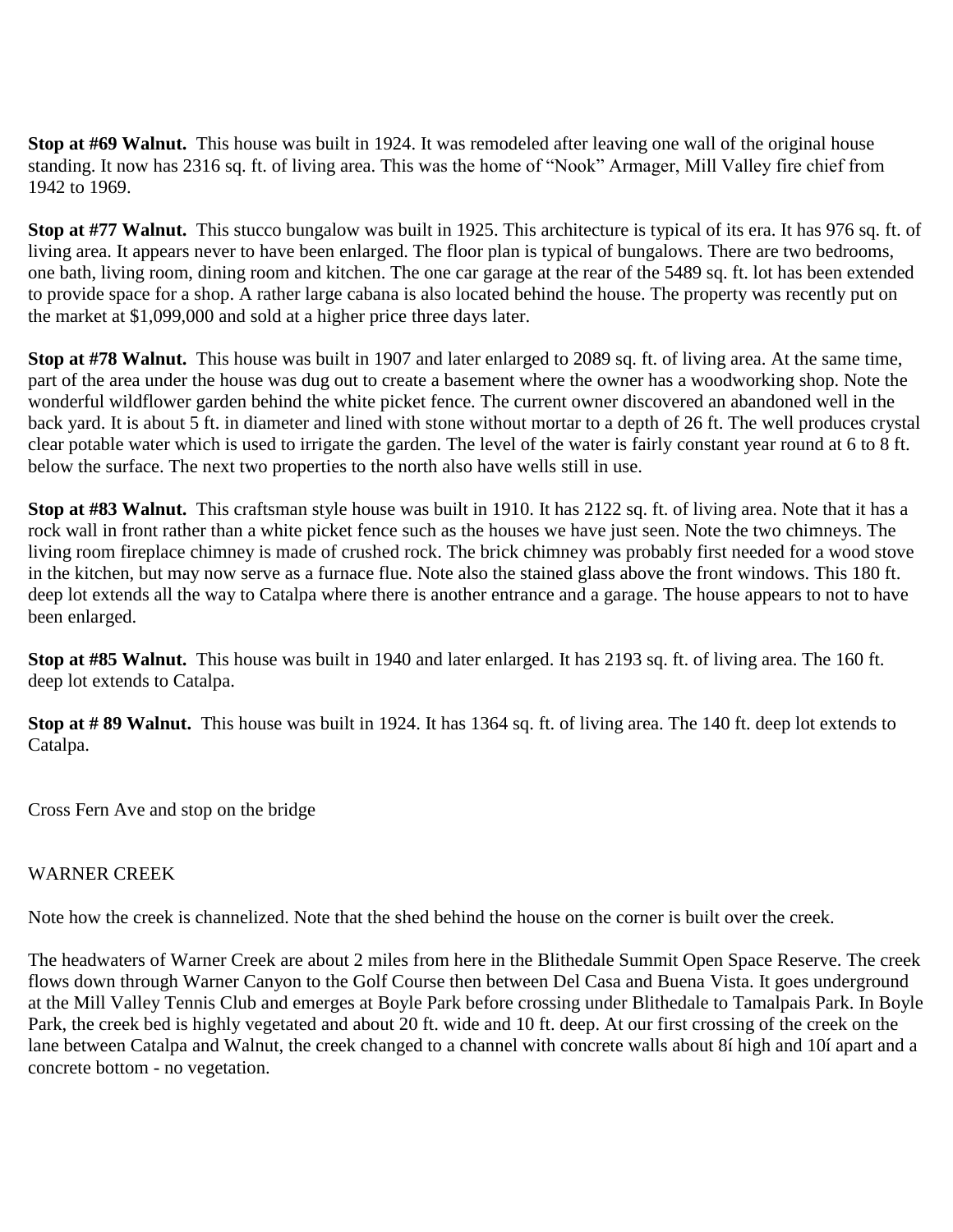Channelization of Warner Creek throughout Tamalpais Park allowed more lots to be in the subdivision than would be the case if the creek bed were left in its natural condition. Today, channelization of streams is to be avoided if at all possible. It usually destroys habitat and has adverse hydrological effects. Houses in Tamalpais Park can be very close to the creek. Several houses and garages are actually on top of the creek. Others have the creek in their back yard or front yard. Property lines are often in the creek.

Warner Creek has on occasion overflowed its banks and flooded certain streets and basements in the Tamalpais Park subdivision, but the consequences have not been as serious as with floods from Arroyo Corte Madera del Presidio on Miller Ave. and in the Sycamore Park subdivision, e.g., last winter's New Year's Eve flood.

**Stop at #107 Walnut.** This house was built in 1923 but has been significantly remodeled. It has 1087 sq. ft. of living area. Note that it is very close to the channelized creek. Note also another white picket fence.

**Stop at #111 Walnut.** This house was built in 1933. It is a two story stucco house with a flat roof and has 1028 sq. ft. of living area. The style of architecture is rather non-descript, not modern and not mission. A few years ago, the owner was Bob Johnson, a Mill Valley motorcycle police officer well known for his dedication to issuing tickets for traffic violations.

**Stop at #119 Walnut.** This replacement house was built in 2001. It has 2282 sq. ft. of living area. On the first floor the architectural style is neo-craftsman, but on the second floor it is post modern. The same flat stone is used in the wall along the front, the porch pillars and the chimney. This is one of the few symmetrical houses in the neighborhood. David Atwater used to live on this property. He was an assemblyman in the California State Legislature. He wrote the newsletter for the local chapter of the Gray Panthers. He was also an artist specializing in etchings of historical interest and Marin landscapes. After his retirement he was a substitute high school teacher for 20 years at Tam and Redwood.

**Stop at # 123 Walnut.** This house has 2190 sq. ft. of living area. The gingerbread is a copy of that on a building that formerly stood on Bridgeway in Sausalito. It was added when the current owners bought the house.

The house was originally a model home on display at the 1915 Panama-Pacific Exposition in what is now the Marina district of San Francisco. The house as well as the balustrades and pillars were barged across the bay and moved to this site in 1915.

Sam Wilson, the original owner, worked at the Alto power station located at the edge of the marsh below Enchanted Knolls. In August 1903, the railroad from Sausalito to Mill Valley was electrified. A 150-mile high-voltage transmission line (the longest at that time) connected the hydroelectric power plant at Colgate Dam on the Yuba River in the foothills of the Sierra to the Alto power station where three-phase 50,000 volt alternating current was stepped down and rectified to 600 volt direct current for access by trains via a third rail. The buildings were demolished in the 1960's. A PG&E substation is presently located on the site near the corner of Roque Moraes Drive and Longfellow Drive.

Note that two of the pillars lean toward the street. This is caused by the roots of the monkey-puzzle tree (native to Chile) which also came from the 1915 Panama-Pacific Exposition. About every three years the tree produces pods about the size of extremely large pine cones. When they fall, they are a danger to anyone or anything, such as a car. In 2001, after the house next door at #119 was completed, the two neighbors decided to construct a rather tall fence on the property line to protect the children in the new house from objects that would fall from monkey-puzzle tree. A Mill Valley building inspector wanted the fence removed because its height exceeded the maximum allowed by code. While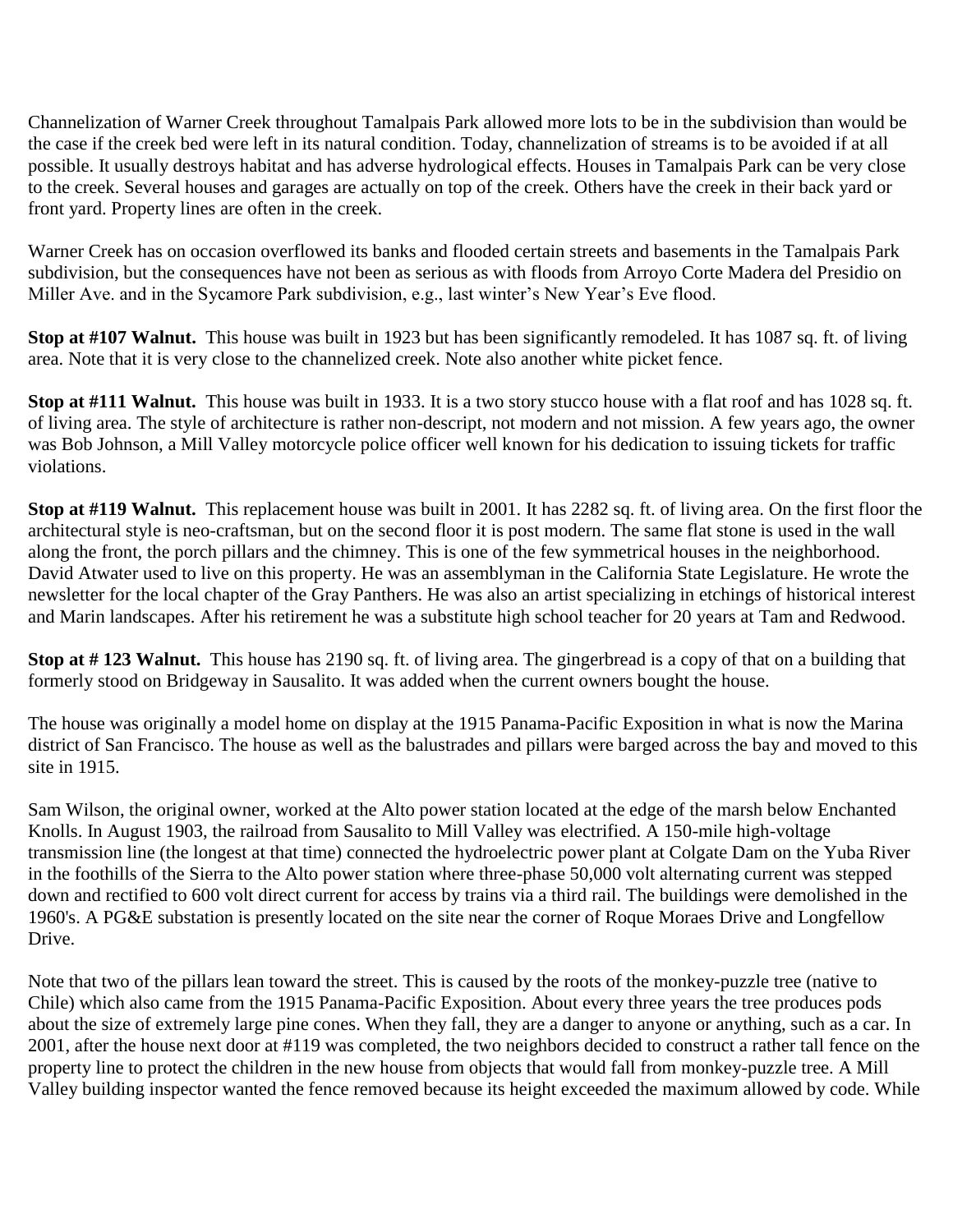he and both families were discussing this subject in the front yard, a large limb of the monkey puzzle tree crashed to the ground barely missing the building inspector. He then became even more insistent that the high fence had to go. The present fence meets code.

**Stop at #126 Walnut.** This house was built in 1914 and has been extensively remodeled. It has 1376 sq. ft. of living area. The owner, Ben Hartwell started out as a highway patrolman and then served for 33 years as a Mill Valley police officer, much of the time a motorcycle cop. He was also a volunteer firemen and a commercial fisherman. In his younger days, he sparred with Jim Corbett who had been the worldís heavyweight champion from 1882 to 1897. Ben Hartwell died in about 1993 when he was 100 years old.

**Stop at #133 Walnut.** This house was built in 1908 and has been extensively remodeled. It has 2604 sq. ft. of living area. Wayne Lenherr, who owned this house from about 1970 to 1996, reported that ranch hands who worked on the Sollom/Deffebach orchards lived here before the Tamalpais Park subdivision was created. In the 1920s, a San Francisco saloon keeper named Lundsted lived here.

Cross the street and point out the view of Mt. Tamalpais

The 1906 Lyon & Hoag Pamphlet advertising Tamalpais Park lots, said, ìRight at your feet Mt. Tamalpais starts to rise and affords a view of which no one could ever tire. You can see it perfectly from top to bottom from all of our lots.î Today, this is one of the few spots where one has such a magnificent view of Mt. Tamalpais.

# **Anecdote**

Weíve seen many houses here on Walnut and perhaps youíve noticed the Walnut trees. In the early days, people would gather walnuts for eating and baking. Boys used to throw walnuts as they would throw stones. One girl was ambushed by a boy every day while she was on her way home from school. She happened to be taking violin lessons at the time and became very good at using the violin case as a shield.

Walk between #128 and #130 Walnut onto the lane leading to Sycamore Avenue

Note the plaque identifying the lane. Stop on the bridge to note that the creek flows under the house at #128 Walnut which was built in 1926.

Proceed down the lane.

Note the large redwoods on the left which were likely planted in 1907 when the house on Sycamore was built. Note that the house on the right has an entrance from the lane. Note also that the house is placed well back from Sycamore. This was required in order to avoid building on top of a shell mound. However, a concrete pad for the carport was allowed to be placed on the shell mound when the house was built in 1962.

Turn left onto Sycamore Avenue

# SYCAMORE Avenue

**Stop at #165 Sycamore.** This house was built in 1907. It has 2966 sq. ft. of living area. This large two story shingle house has a turret reminiscent of the Queen Ann Victorian style. The turret was added in the 1970s as someoneís idea of what a Victorian house should look like.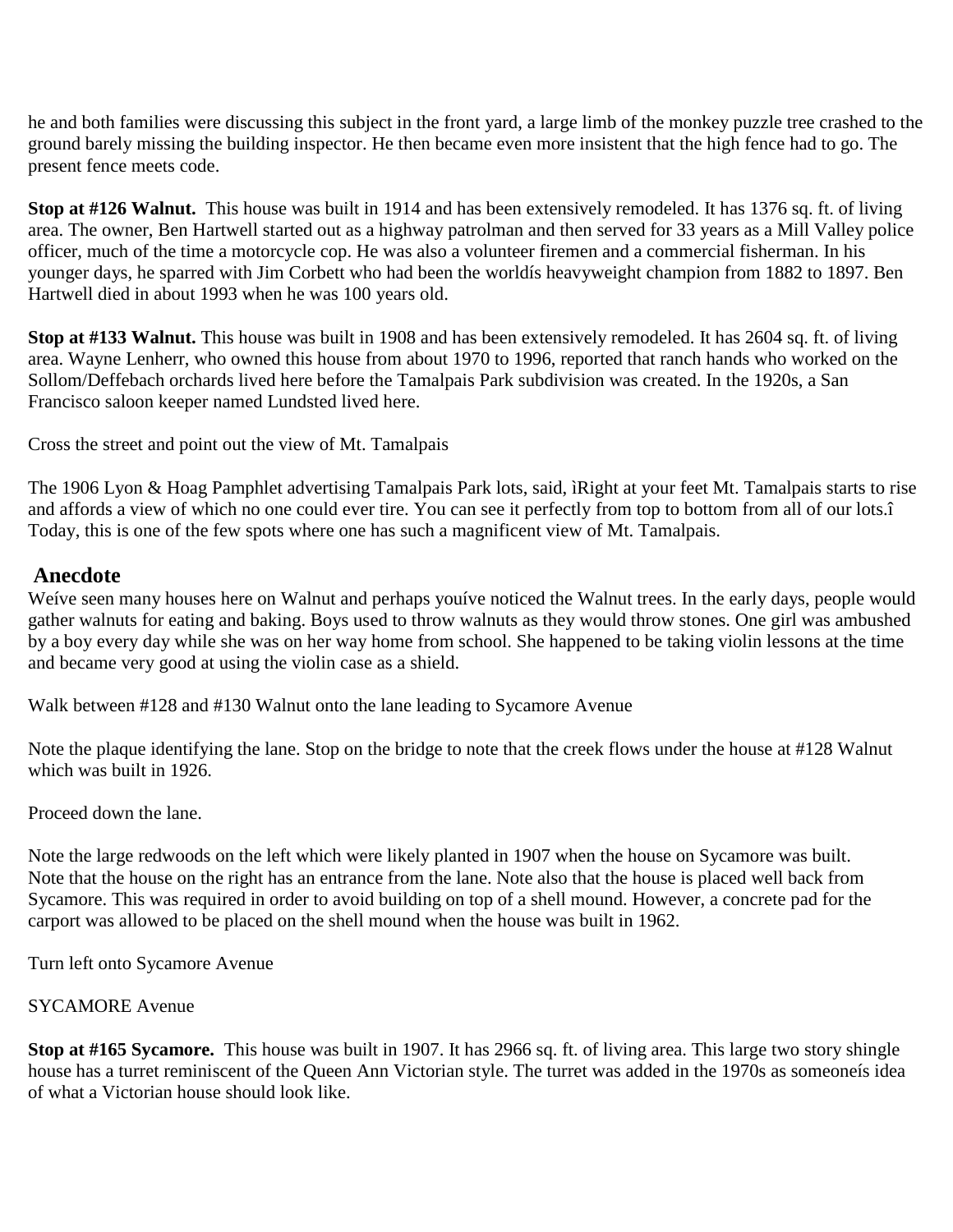Thomas Deffebach II, a grandson of John Reed lived in this house. Five years earlier, in 1902, his sister, Jessie Oliver Sollom, and her husband lived in tents on this property while their house on Locust was being constructed. We will later stop at the Sollom home site.

**Stop at #164 Sycamore.** This house was built in 1988. Its architecture is neo-craftsman. The current owner believes that a famous artist and sculptor whose work appeared at the 1915 Panama-Pacific Exposition used to live here. The lot extends back to the main creek in Mill Valley, Arroyo Corte Madera del Presidio. The property has its own foot bridge adjacent to the Willow Path foot bridge.

On December 31, 2005, the Willow Path foot bridge became hydraulically constricted by debris washed down in a heavy rain storm. Water backed up and flowed both to Miller Ave. where it caused flooding in the Locust shopping area and to Sycamore where it formed a large pond covering the street and front yards. The water was about 2-1/2 ft. deep, covering the large rock in the front yard of #164 and reaching the third step up to the porch. The garage of the house on the other side of the lane was flooded. The flood waters rushed down Sycamore to Locust and crossed the bridge over Warner Creek adding to the serious flooding in the Sycamore Park neighborhood caused in part by an extra high tide.

#### **Stop on the corner of Sycamore and Locust**

Note that Warner Creek flows under Sycamore and that Arroyo Corte Madera del Presidio flows under Locust. They merge a few hundred yards downstream.

Look down Locust to Miller where the 7 Eleven is on the right and the Mill Valley Coffee Shop is on the left. On that corner there were originally two pedestals with lions on them and a sign indicating that this was the entrance to Tamalpais Park.

#### LOCUST Avenue

**Stop at #44 Locust.** This house was built in the neo-craftsman style in 2005. It has 2072 sq. ft. of living area. The creek runs through the yard. Sand bags appeared in the front yard last winter to protect the house from flooding.

**Stop at #153 Walnut on the corner of Locust.** This house was built in 1924. It has 1715 sq. ft. of living area. The recently deceased owner helped his father build this house when he was 10 years old. He lived here 82 years. His wife of 65 years still lives here. A memorable event took place back in the 1950s or thereabouts. Warner Creek overflowed its banks and the water was 18î deep in this area. Their five sons rowed a boat up Walnut.

#### **Anecdote**

One of the sons recalls that one day when he was in class at Park School, the teacher, Miss Jackson, told him, "If you don't stop playing with those marbles and put them back in your pocket, I'll take them away from you just as I took marbles away from your father."

**Stop at #58 Locust.** This house was built in 1908. It has 2415 sq. ft. of living area. It was originally a simple one story building with a gable roof built as a gun clubhouse. In the early years, members added on to the building several times. Later on, a second story was added, but the size and shape of the original building was preserved as the front lower portion of the house. It is now a magnificent living room with an open beamed ceiling. The large fireplace is made of clinkers (very hard burned bricks) recycled from the 1906 San Francisco earthquake and fire.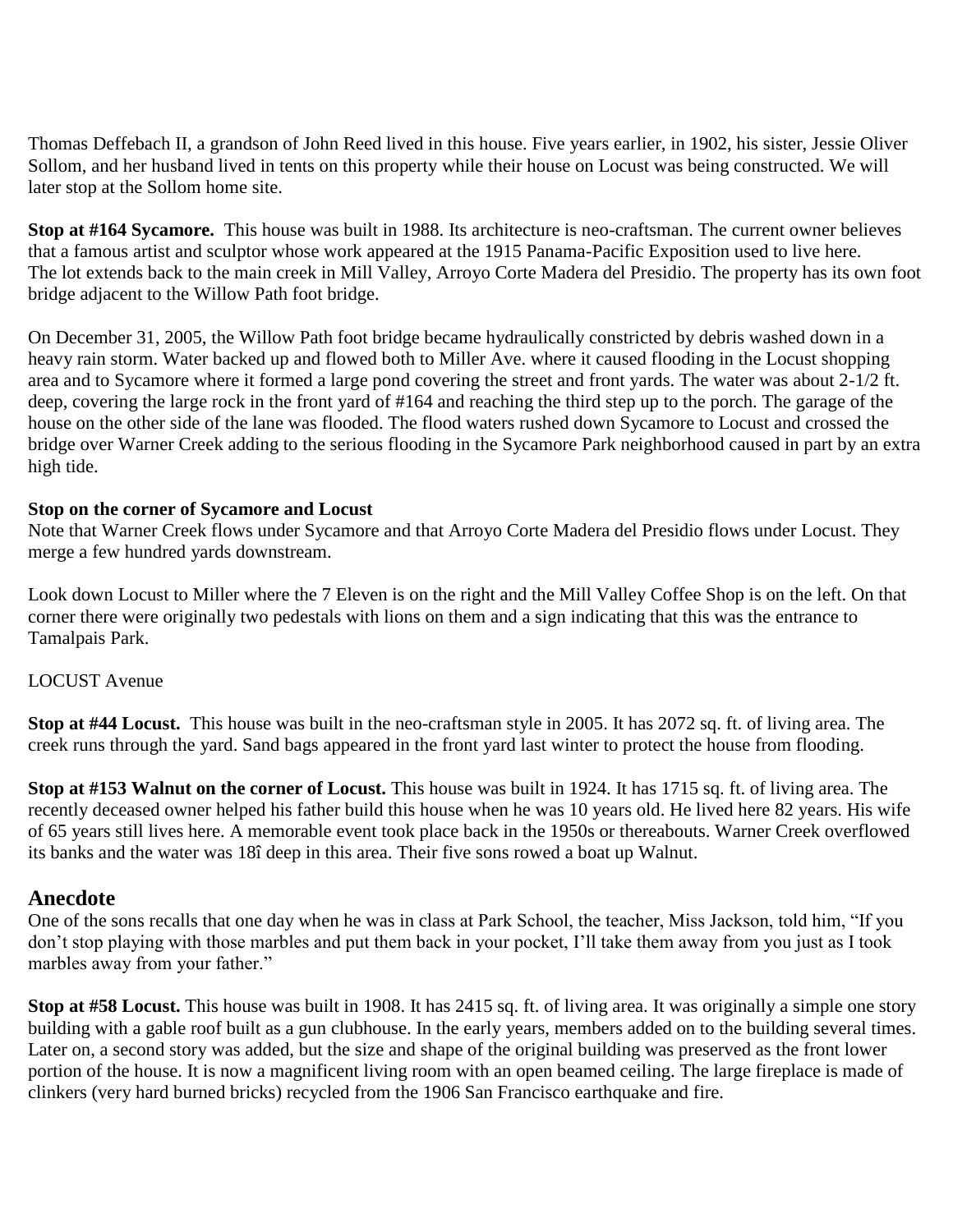**Stop at #64 Locust.** This brown shingle bungalow was built in 1924 for a bride named Annabelle Gray who lived here until her death in the 1970s. It was then purchased by a young couple who remodeled the kitchen, converted a sun porch to a bedroom and added a bathroom. It now has 1162 sq. ft. of living area. Joan Goff, the fourth owner of the house, moved here in 1992 primarily because of the property's exposure to the sun. She is the president of the Marin Rose Society. She has invited us to visit her magnificent garden which has

about 150 different varieties of roses, most of them in bloom at this time, as well as other plantings. Note especially the Mimi Farina rose, a newly developed rose which Joan Goff selected for the Bread & Roses Foundation.

Walk down the driveway to the back yard, turn left onto the deck and left again to the side yard, return to the lawn area of the back yard, walk back up the driveway to the front yard, cross the lawn to the right and return to the sidewalk, all the while inspecting the rose bushes (most are labeled) as well as other plants and trees.

Look across the street at #87 Locust This bungalow was built in 1923. It has 1489 sq. ft. of living area. Except for the new front door, the outside of the house is unchanged.

Pass by #70 Locust and note the owl carvings on the fence posts.

Cross Hilarita and continue on Locust

**Stop at #82 Locust.** This property and the next two lots at #90 and #92 were not part of the 1906 subdivision, because this is the site of the original Sollom ranch house.

Maria Inez Reed, who had inherited 646 acres of Rancho Corte Madera del Presidio, married Thomas Boileau Deffebach in 1864. Their daughter, Jessie Oliver (1876 - 1945), inherited land that is now Tamalpais Park. She married Cuthbert Sollom in 1902 and shortly thereafter built a house here.

**Stop at #90 Locust.** This house was built in 2004 after demolishing the much smaller original 1902 Sollom house located near the back of the lot. It has 3664 sq. ft. of living area, the second largest house on our walk. Its architecture style is very large brown shingle with neo-classical detailing.

**Stop at #92 Locust.** The house placed at the rear of the lot was built in 1947. It has 2028 sq. ft. of living area.

**Stop at #98 Locust.** This house was built in 1908. It has a twin at #14 Walnut which we will not see on this tour. A second story was added, increasing the living area to 1744 sq. ft.

Follow the lane along the side of #98 Locust leading to Elm Note the plaque for the lane. Note the outside plumbing on #98 which was common in 1908. Note the fence on the right for #92 and the large redwoods likely planted early in the 20th century.

Turn left onto Elm Avenue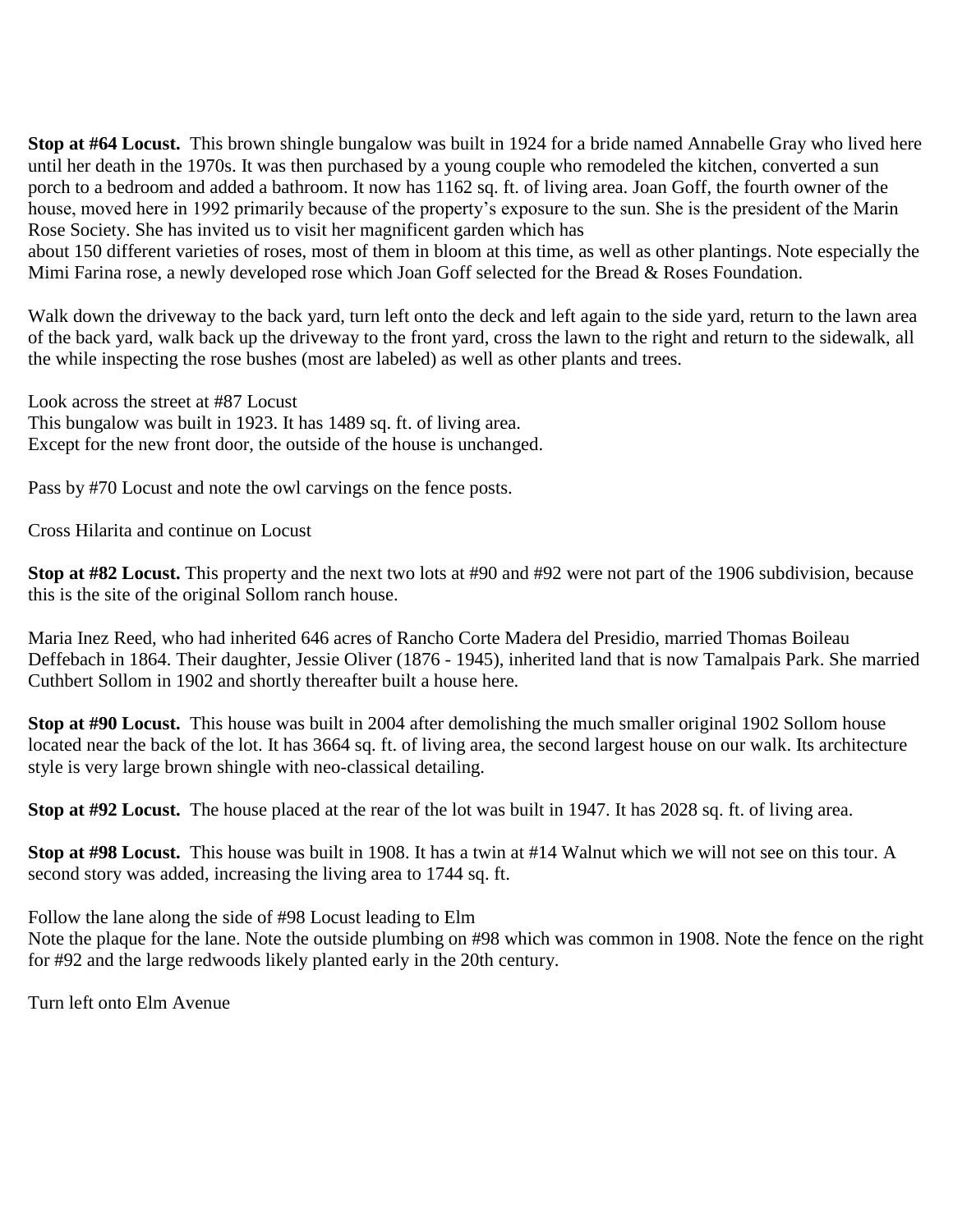## ELM Avenue

**Stop at #182 Elm.** This house was built in 1926. It has 1208 sq. ft. of living area. It is in the Cape Cod cottage style, but it has only one dormer rather than the traditional two. It is a twin of #24 Catalpa. Note that the original garage is still accessible contrary to the garage at #24 Catalpa which is partly blocked by a large addition to the house. Here, it is the garage that has been added on to.

#### **Stop at #178 Elm next to the tree at the street.**

## TREE ASSESSMENT

Note the tag on the tree, #122. Home owners in Tamalpais Park pay an assessment to maintain trees on the streets. Each tree is tagged to facilitate identification so that a problem tree can be easily identified when reporting it to the city.

In the summer of 1980, 60 neighbors met to discuss the deplorable condition of the city street trees, many of which had been planted in 1906. City policy was to neglect the trees until they became a liability and then remove them. In February 1981, two representatives of the Tamalpais Park Neighborhood Association asked the city council to change this policy and treat the trees. In October 1981, the city council appropriated \$36,000 to hire a UC arborist to examine the trees. In January 1982, work crews began to move through the neighborhood removing dead wood and crossing branches from 242 trees. Only 11 trees had to be removed. Any wood of significant size was left in front of each house for fireplace purposes. A few months later, the city agreed to form the Tamalpais Street Tree Assessment District to collect yearly fees of \$12 from each household. The fee was increased to \$20 in 1992.

Proceed to the intersection of Elm, Locust and Fern

The geometry of the convergence of these three avenues seems rather bizarre, but it should be remembered that it was designed in the horse and buggy era. It is alleged that Mrs. Sollom wanted it that way.

Continue on Elm after crossing its intersection with Locust

**Stop at #154 Elm.** The first house on this property was built in 1913. It was demolished and replaced in 1928 probably as a result of a fire. It has 1071 sq. ft. of living area. Architecturally it is a bungalow typical of its era. Note this lot is 150 ft. deep. This lot borders on seven other properties. The current owner feels very secure with seven next-door neighbors.

See Appendix I for details on the historical ownership of this property.

# **Turn onto the lane next to #146 Locust leading to Catalpa**

Advise those with a stroller or a wheel chair that there are 11 steps at the end of this lane. Those who wish to avoid the steps should go through the school yard to Catalpa, turn left and meet the group at the bottom of the steps.

**Stop 30 yards into the lane.** Point out the educational garden in the school yard.

# HISTORY OF PARK SCHOOL

Mill Valley's first one-room schoolhouse was constructed at the corner of Cornelia and Summit - then called Tamalpais. It opened in 1892 with 32 pupils and one teacher. Over time the local press referred to it as "Eastland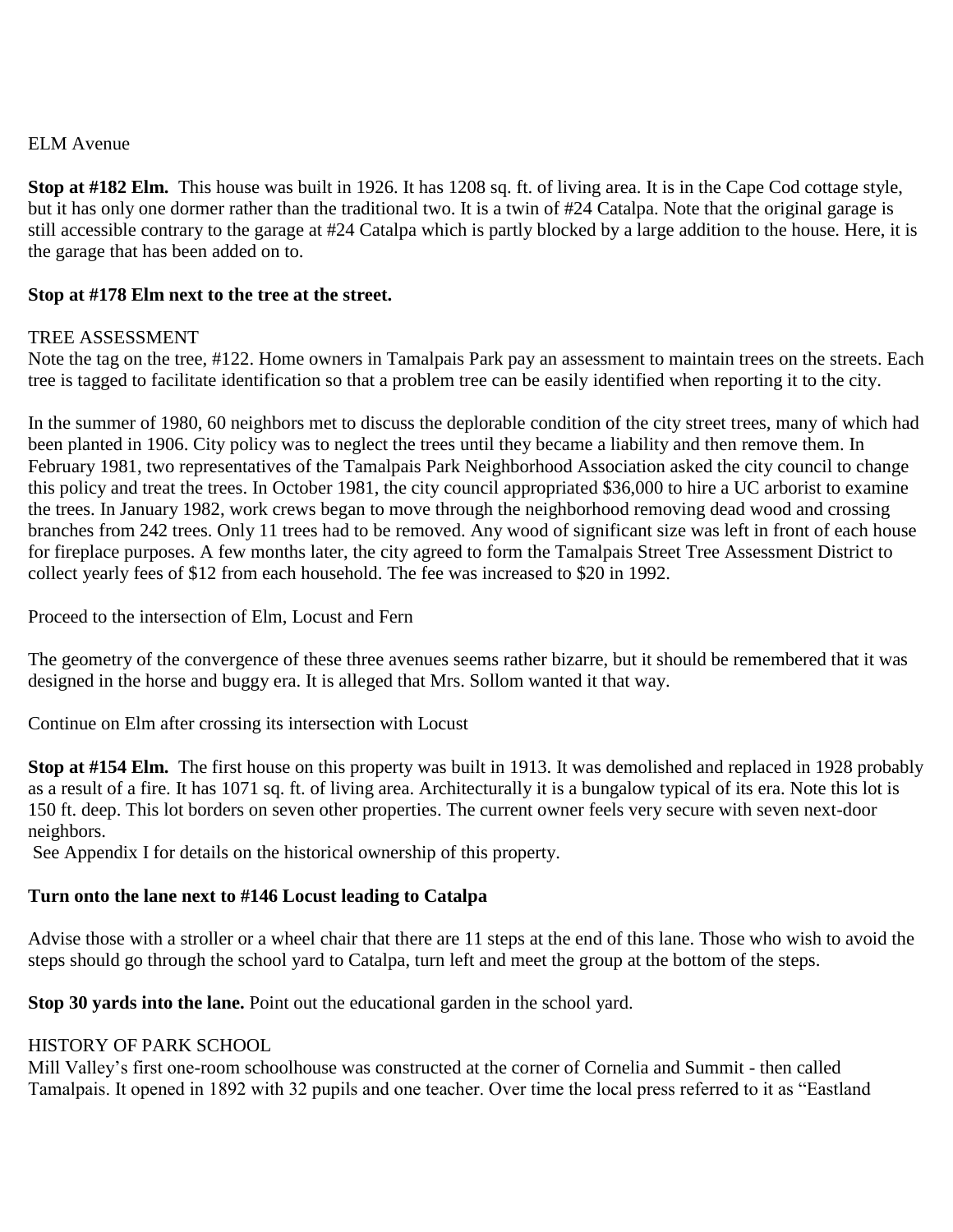School," "Mill Valley Grammar School," "The school," "The old school," "The present grammar school," "The main school," "Main" and finally, "Summit School." It was abandoned in June 1939 and demolished in 1941.

The second school in the district, the two-room Homestead School, later temporarily called "Laverne School," opened in January 1908 with 60 pupils and two teachers.

The school district currently leases it to the private Marin Horizon School.

After the 1906 San Francisco earthquake and fire, Mill Valley's population grew rapidly, with summer residents staying year-round and refugees fleeing from the City. As a result, both Summit and Homestead schools quickly became overcrowded. On March 1907, Mill Valley voters approved a \$25,000 school bond issue for the construction of a third school in the new Tamalpais Park subdivision. Seven lots at the corner of Catalpa and East Blithedale were purchased for \$3,500. The building was erected for \$14,589. Originally the school was for grades 1-4 only, but within six months, grades 5 and 6 were added.

During the 1920s, additional land was purchased. In 1934, local builder Melvin Klyce was awarded the contract to build more classrooms. Tamalpais Park School then housed kindergarten through grade 5.

In 1938, a school bond issue (\$55,000) was passed which permitted securing \$45,000 already pledged by the Public Works Administration (PWA). Parcels of land along Elm Ave. were purchased and a building constructed. The new Vshaped edifice, with an auditorium at its apex and wings extending back from both sides, was said to be one of the most up-to-date schools in the Bay Area. It opened in September 1939 with six full classrooms, two empty classrooms, a health and dental observation room, a music room, principal's office, and district superintendent's office. At this point the school shifted to educating

students grades 6, 7 and 8 only. A few years later, the name of the school was changed to Park School, thus dropping the word Tamalpais.

In 1961, Mill Valley's first traffic light was installed in front of Park School at the intersection of East Blithedale and Elm. In 1967, the original building, built to accommodate children of the 1906 San Francisco earthquake and fire, was razed because it no longer met state earthquake and fire standards.

All three of the original Mill Valley public schools changed their names, but only Park School is still in operation as a public school.

Continue on the lane toward Catalpa

Note that the garage and carport on the right are accessible only from Locust although they belong to the house at #45 Catalpa. This house was built in 1908. It has 1503 sq. ft. of living area.

Turn left on Catalpa Avenue

Some may wish to leave the tour at this point. The rest of the tour involves going down Catalpa, turning around and coming back to this point.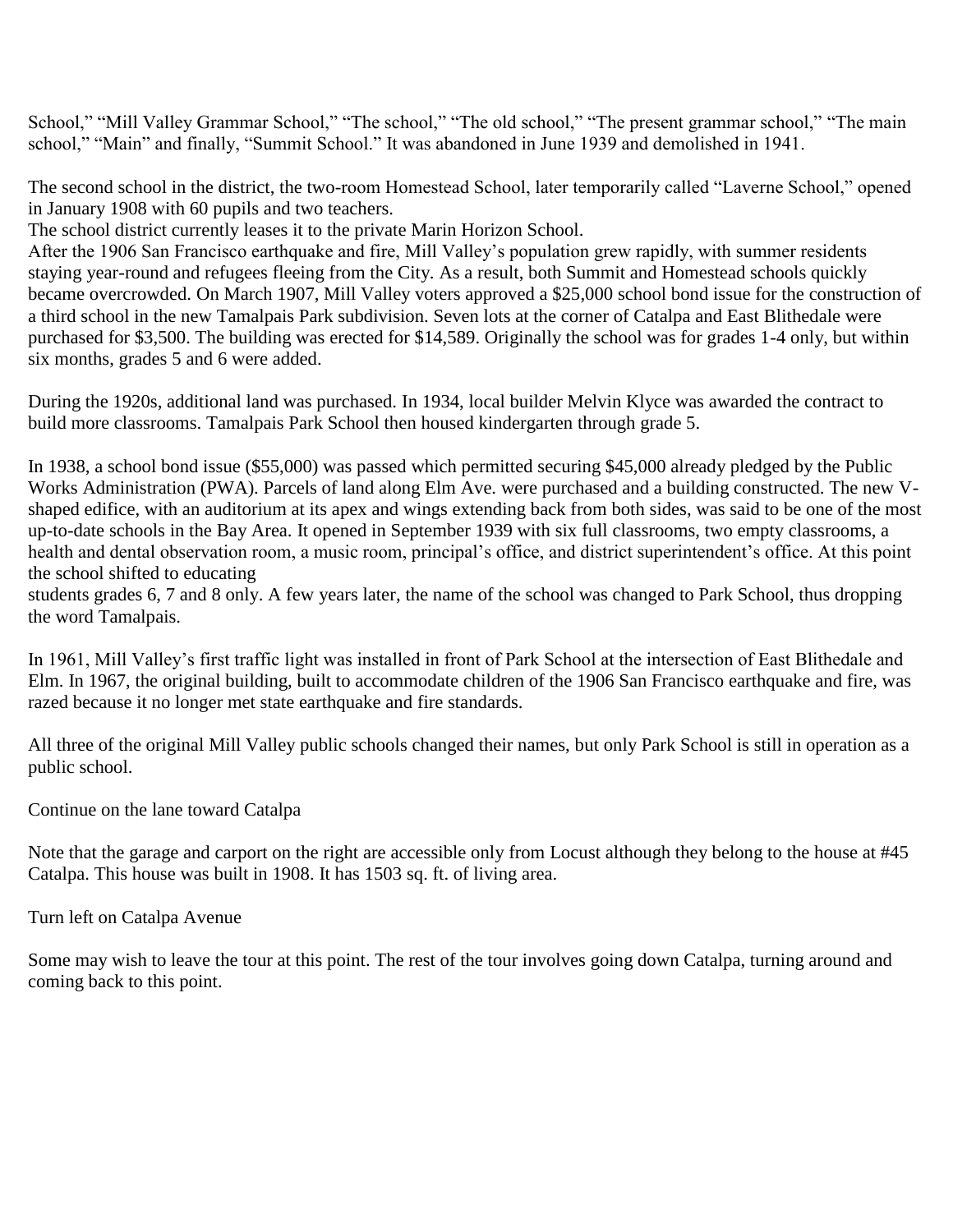## CATALPA Avenue

**Stop at #51 Catalpa.** This stucco house was built in 1924. It has 3030 sq. ft. of living area. Note that the style of architecture resembles that of Tamalpais High School. Its architecture reflects a Spanish-Mediterranean-California Mission influence. It was designed and built by Gerald T. Wendering, one of Tam High's outstanding teachers and coach of successful athletic teams. While head of the Mechanical Drawing Department under principal E.E. Wood, he designed many of the buildings on the campus with the help of students. Principal Wood made sure that training for the world of business and labor had as prominent a place in the curriculum as preparing students for university. Vocational training at Tam consisted of auto shop, bricklaying, carpentry, electricity, concrete work, drafting, landscaping and print shop.

**Stop between #61 and #65 Catalpa.** The house at #65 was built in 1906 by Roy and Susanna Whorff Ewing shortly after they were married. It has 1529 sq. ft. of living area. Mr. Ewing was employed by the telephone company, a member of the Mill Valley Masonic Lodge and the recipient of the Silver Beaver award for his work in Boy Scouts.

In 1907 the Ewings built #61 and lived there for a while. Both houses are craftsman style with Victorian influence. But Mrs. Ewing missed her view of San Francisco so they moved back to #65 and rented out #61.

The Swearingen family rented and then purchased #61 and lived there until 1960 when they sold it to Reverend Charles Campbell and his wife Elsie. He was the assistant pastor of the Mill Valley Community Church. The Padover family bought the house in the 1960s and the present owner bought it from them in 1976. The house was raised in 1991 to create a lower living unit. That explains the unusually dominant stairway to the upper story. It now has 1862 sq. ft. of living area. Note the stained glass windows. In the rear of the property is an artist studio which was originally a garage in the model T days.

**Stop at #69 Catalpa.** This stucco house with applied timber work was designed by Oran A. Jenkins and built in 1929. The architecture is "artsy" with a European influence. It has 2552 sq. ft. of living area. The senior Thomas McWatters lived here until 1957. Their son, Tom, had married Lotte Sporleder who grew up at #29 Catalpa. The house was sold to Bob and Betsy Andresen. Bob had his law office in the Keystone Block until his retirement in 1981. He served on the Mill Valley Planning Commission from 1948 to 1952, the School Board from 1956 to 1960 and the City Council from 1968 to 1972. Betsy taught at Old Mill School and Tamalpais Park School in the late 1940s.

In the original subdivision map, the lots for both #69 and #75 Catalpa were on Fern. The properties were re subdivided so as to front on Catalpa although garage access to both houses is from Fern.

**Stop at #75 Catalpa.** This house was also designed by Oran A. Jenkins. Its architecture resembles that of #69. Note that the end of the gable has been cut off. It was built in 1924 for Otto and Camille Weissich who lived here with their two small sons. The older son William O. Weissich became Marin County District Attorney. The house has 3027 sq. ft. of living area. In 1926, the Weissich family moved to San Pedro in southern California. The house was purchased by the Tosi family. In the 1940s, it was sold to the Loceys. In 1957, Laura Locey, a widow, married her next door neighbor at #69, Thomas McWatters, a widower. There have been seven different owners since that time. Note the impressive landscaping.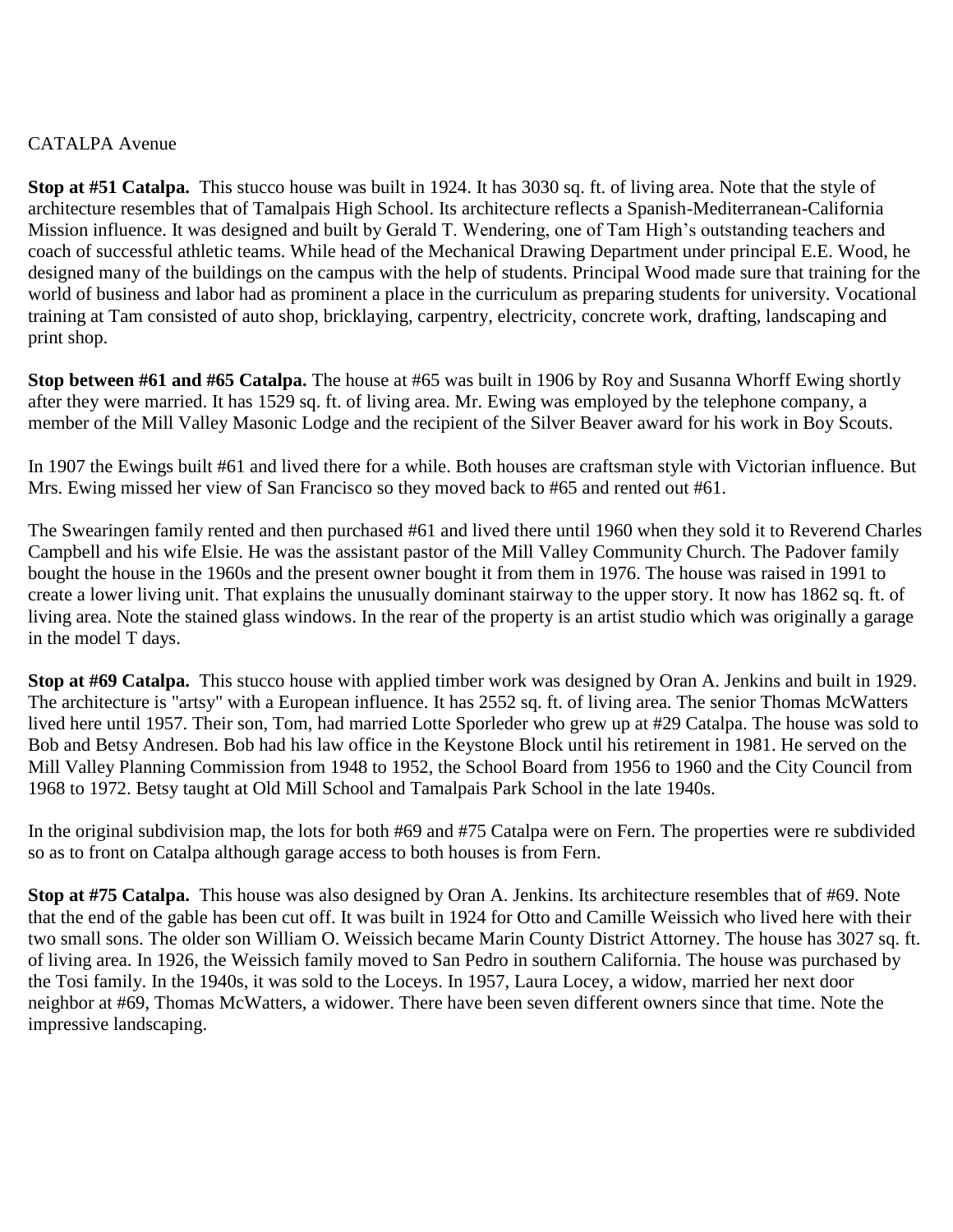Weissich and Leger (lay-zhair) families of Tamalpais Park

William Weissich (b. 1871) and his wife Augusta Oellrich Weissich (b. 1872) moved to Mill Valley in 1911 and lived at #97 Sycamore. They had four children, Otto (b. 1896), Theodor (b. 1898), and twin daughters, Marie and Carolyn (b. 1900). Marie later lived on Locust. Early in the walk we mentioned that Carolyn Weissich Phelps lived at #50 Walnut. Maurice Leger (b. 1871), his wife Pauline, and their two daughters, Camille (b. 1899) and Juliette (b. 1901), moved to Mill Valley in 1909 and lived at #15 Sycamore until 1913 when they moved next door to #23 Sycamore. Otto Weissich married Camille Leger and they had two sons, William O. (b. 1921) and Paul. As noted above, the family lived at #75 Catalpa. Camille Leger Weissich Folker, now 107 years old, lives at the Redwoods.

Cross Catalpa and turn right, staying on Catalpa

Note that three houses on Walnut, #89, #85 and #83, have rear entrances and/or garages on Catalpa. The owners of #85 installed a plaque for clarification.

**Stop at #58 Catalpa.** This house was built in 1922. It has 1930 sq. ft. of living area. Note the Mansard roof. Originally the roof was ordinary composition shingles. The present owner replaced them with slate. This is the only house in Tamalpais Park with a Mansard slate roof.

**Stop at #34 Catalpa.** This house was built in 1951. It was recently remodeled and now has 2144 sq. ft. of living area. Note the modern architectural style.

**Stop at #29 Catalpa.** This brown shingle craftsman style house with its native blue rock wall was built in 1906 on three lots for Annie and Jacob Gardner, probably using plans drawn by Sam Burt, their son-in-law. It has 3410 sq. ft. of living area. Note that a second story has been added to the garage.

#### JACOB GARDNER

In 1868, Samuel Throckmorton hired Jacob Gardner to be manager of Rancho Sausalito, a 19,000-acre Mexican land grant originally awarded to William Richardson. Throckmorton lived in San Francisco. When he brought his friends to the ranch to hunt elk and bear, they stayed in one half of his lodge which was located on what is now the corner of Ethel and Linden Lane at Montford. He named it, "The Homestead", a name later applied to the valley. Jacob Gardner lived in the other half of the lodge.

In 1873, Gardner left for greener pastures. He returned with a wife and children in 1880 after the murder of interim ranch manager, Charles Severence. In 1889, the Gardners built and lived in "The Maples" on Miller near Montford. Jacob Gardner was a prominent citizen, county sheriff, town trustee, county supervisor and first school trustee.

# **Anecdote**

In 1921, a German family named Sporleder purchased #29 Catalpa. Hedwig Sporleder was a teacher at Summit, Tamalpais Park and Old Mill schools over a period of 28 years. She retired in 1952. The property passed to her daughter, Lotte Sporleder McWatters.

Recall the stop at 41 Walnut at Park, the one with the whimsical windmills. The young girl who lived there worked for the Sporleders cleaning house. She was paid 25 cents an hour. When Mrs. Sporleder wished for her assistance she would pull down the shade in the top window of this house, #29 Catalpa. At that time there were fewer trees so that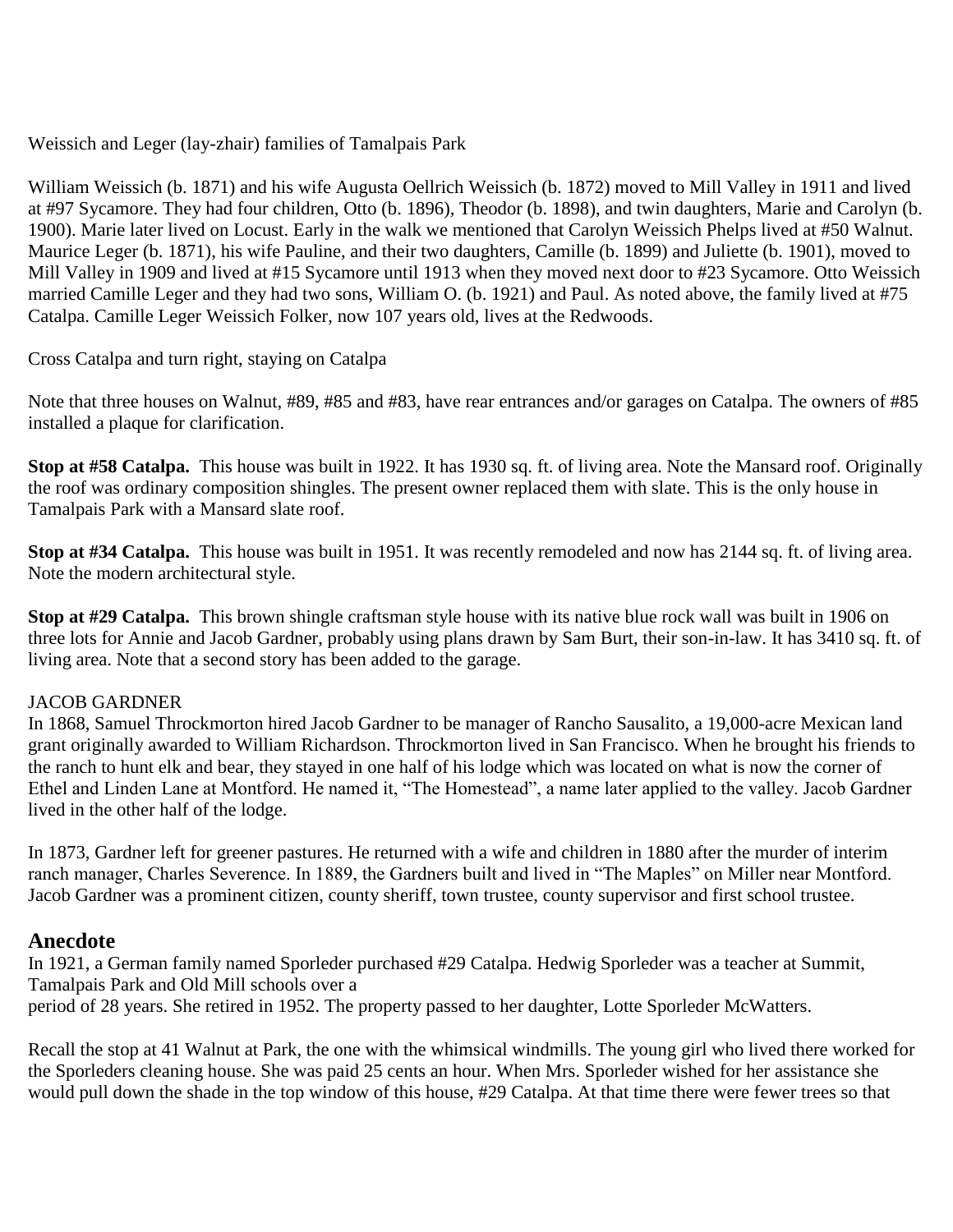most houses were in sight of each other. The young girlís mother would notice the pulled down shade in the Sporleder's house and call out, "It's time to go work at the Sporleders." The girl went to there by way of the lane from Walnut to Catalpa which we traversed in the first part of our walk.

The property passed to her daughter, Lotte Sporleder McWatters who left the house empty for many years. She was scared to death of the neighbor across the street at #34 Catalpa who scared children in the neighborhood as well. Lotte really shied away from him. He had built his house himself out of Hydite, a lightweight concrete block normally used for partitions within buildings.

## **Return to the starting point in the schoolyard**

Offer to respond to any questions. Significant comments and historical anecdotes should be noted and passed on to Barbara Ford.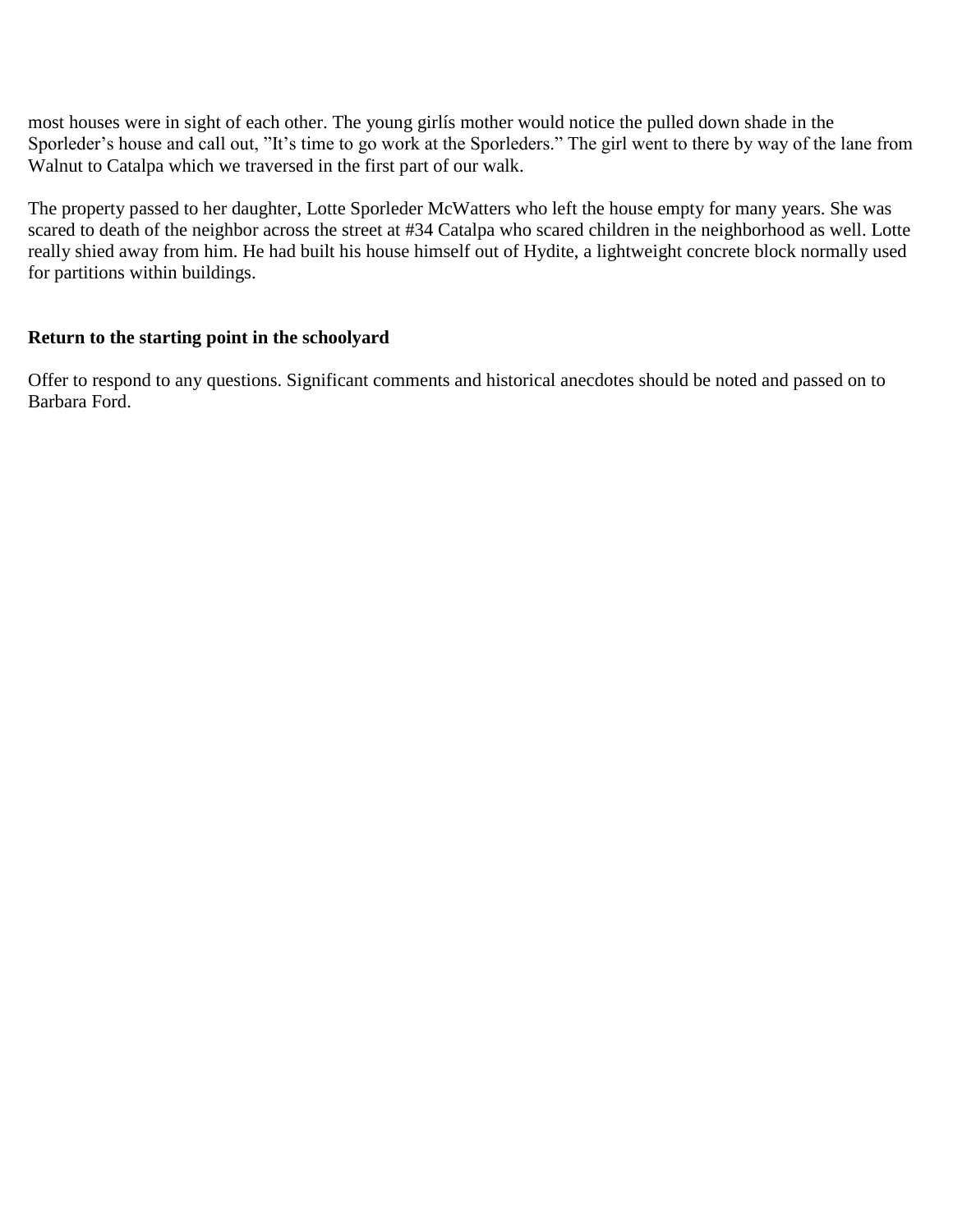# **APPENDIX 1 SUPPLEMENTARY INFORMATION**

#### **Stop at #16 Catalpa**

This house was built in 1925. Note the original windows on the front. This lot is only 40 ft. wide, but it extends about 210 ft. back to Warner Creek. Note the second unit in the rear.

#### **Stop at #66 Walnut.**

This house has 3187 sq. ft. of living area. It is the first house in this neighborhood to be constructed with a steel frame. It attracted a lot of attention. It was built in 1983 by the son of Mrs. Mabel Pittinger, the orchestra teacher at Tam High.

#### **Stop at #123 Walnut.**

MONKEY-PUZZLE TREE: evergreen tree (Araucaria araucana) native to Chile and widely cultivated elsewhere as an ornamental. The symmetrical branches have an unusual angularity and are completely covered by the stiff, overlapping leaves. The monkey-puzzle tree and related species, e.g., the Norfolk Island pine (A. excelsa) and the bunya-bunya (A. bidwillii), are all good timber trees. The edible seeds of the bunya-bunya are highly popular in its native Australia. Species of Araucaria form the dominant vegetation of the coniferous forests of Chile and southern Brazil. The related kauri pine (Agathis australis) of New Zealand is one of the largest commercial trees in the world, sometimes reaching 200 ft (61 m) in height. It yields good timber and the valuable kauri copal (often called Kauri gum), which was collected in fossil or semifossil form. Other species of Agathis produce similar copals. The genera Agathis and Araucaria together comprise the araucaria family. Although now restricted to the temperate regions of South America and of Australia and the neighboring Pacific islands, fossils, e.g., in the Petrified Forest of Arizona, indicate that the group was once abundant in the Northern Hemisphere. The monkey-puzzle tree is classified in the division HYPERLINK: "http://www.encyclopedia.com/html/P/Pinophyt.asp" Pinophyta, class Pinopsida, order Coniferales, family Araucariaceae.

#### **Stop at #35 Locust.**

This house was built in 1949. It has 936 sq. ft. of living area. It acquired the name "Roll Away House" because the small prefabricated house was probably hauled to the site on a flat bed truck, unloaded and rolled into place. Note that the original house has been added on to.

#### **Stop at #186 Elm.**

History of my home, by the present owner, March 25, 2006

The property at 154 Elm, lot 196, was recorded April 4, 1906, (see Map of Tamalpais Park, book 2, page 55, County of Marin), (parcel No. 028-232-09).

March 29, 1913 - Boston Investment Company was grantor to Robert P. Dunphy, (recorded in Book of Deeds 149, page 419).

There may have been a fire in the original house, as county records show the current house was built in 1928. The water hook-up was 1926. It must have had a well somewhere on the property, but we were not able to find it.

The house may have been built by a Klyce family member, as two adjacent homes have identical fireplaces and one of these homes was definitely built by Harvey Klyce. My home has shutters with cut-out birds and the one at 146 Elm has pine tree cut-outs. This is the Harvey Klyce home.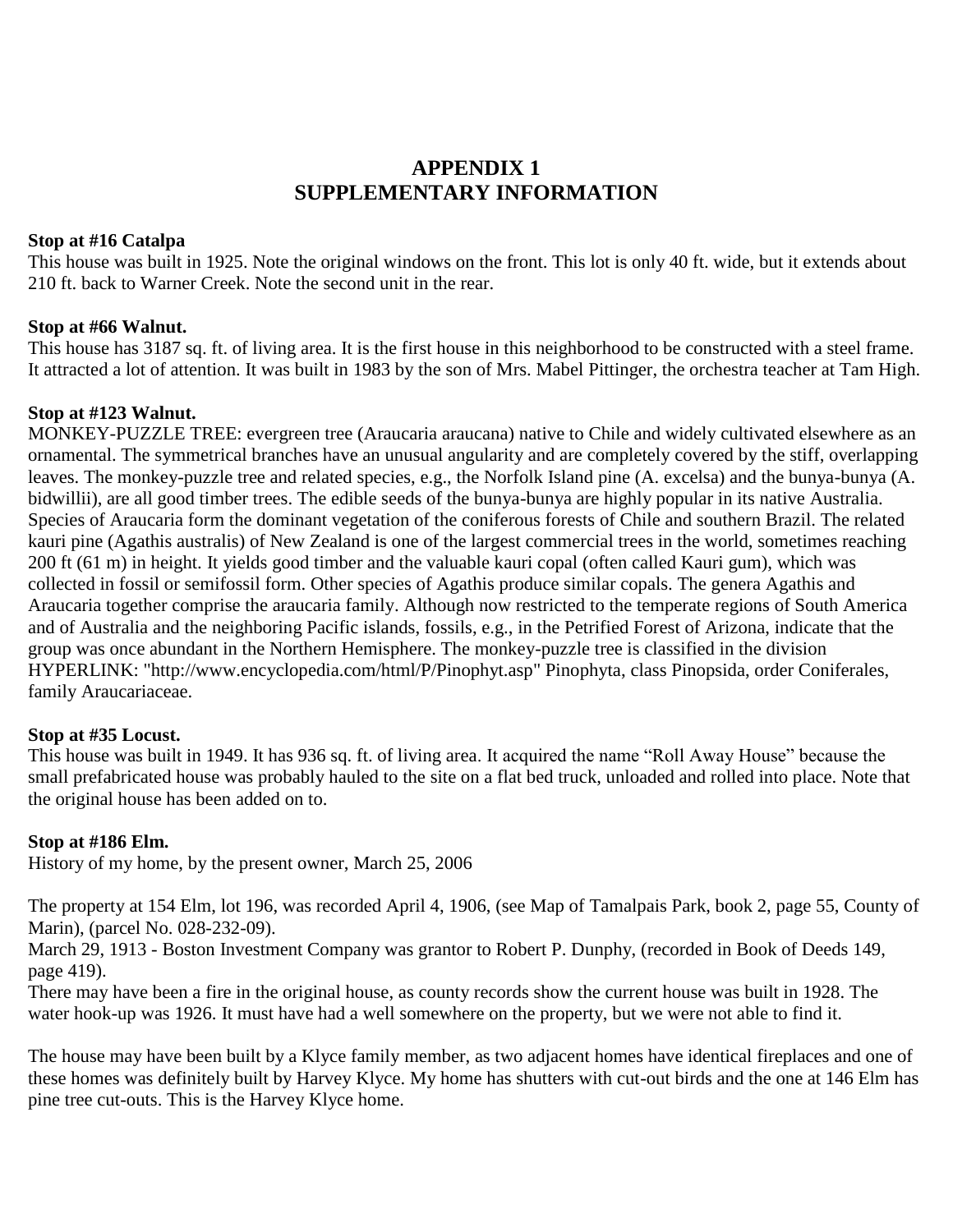My next door neighbor, at 150 Elm moved to his house in 1929 when he was 18 months old. He has been an invaluable source of information about my home. He told me that Mr. and Mrs. Sylvester Parsley were the first owners of the property. Then in 1934, Tom and Henrietta Rush purchased it. Rush added a small, family room in the rear of the house in 1935. Then he rented or leased the property to Capt. and Mrs. Russell Harris in 1936. It was then leased or rented to Mr. and Mrs. William Wahl in 1938. In 1940, it was leased or rented to Alfred and Hazel Hall. In 1941, it was leased or rented to the John Brown family (4 separate families). Gerrard's Dad, Henry Ross, built the house in front of his family's home (148) in 1937. He also renovated their home, which had once been a barn, in 1940.

According to the County of Marin records (Book 433, page 278), James and Noreen Maxey purchased the home from Lucy L. Pray, (perhaps a realtor who managed the property). This transaction was recorded August 10,1942.

After James and Noreen purchased the home, they leased the home to Melvin and Susie Schuster in 1943. Then they returned to live in the home in 1944. James added a room over the garage, in the back yard, for his son, but it was never completed. In 2000 I finished up the inside and added a bath and new staircase for family use.

In October 1950, Charles R. Proctor purchased the property from the Maxeys. He then leased the house for one year to Mr. and Mrs. John Pike. The Proctors moved into the house in January 1952. In March 1963, despondent over the death of his wife, Elsie, on February 22nd and his declining health, Charles committed suicide in his car. He was 81 years old.

The property was inherited by his son, John R. Proctor and his daughter. They leased the house to Bernard and Helen Streiding for one year. In February, 1968, my husband and I bought it.

# **History of Tamalpais Park School**

Our walk begins in the Park School playground nearest to the original Tamalpais Park 4-classroom schoolhouse, which faced Catalpa, just west of the current building. Built in April 1909, Tamalpais Park was Mill ValleyÌs third elementary school, and is the only one of the three still functioning as a public school. Summit School (1892), at the corner of Cornelia and Summit near Old Mill, was abandoned in 1939 and demolished in 1941, and Homestead (1908) is now leased to Marin Horizon, a private school.

After the 1906 San Francisco earthquake and fire, Mill Valley's population grew rapidly, with summer residents staying year-round and refugees fleeing from the City. As a result, both Summit and Homestead schools were quickly becoming overcrowded. Realizing this, Mill Valley voters in March 1907 approved a \$25,000 school bond issue for the construction of a school in the new Tamalpais Park subdivision. M.M. (Michael Maurice) O'Shaughnessy, who later became engineer for the City of San Francisco and the Hetch Hetchy water system, was elected to the school board to contribute his expertise to the planning of the new building. Seven lots at the corner of Catalpa and East Blithedale were purchased for \$3,500, and the building was erected for \$14,589. Originally the school was for grades 1-4 only, but within six months, burgeoning enrollment added grades 5 and 6.

During the 1920s, meetings were held to purchase additional land for the school, and in 1934, local builder Melvin Klyce was given the contract to build more classrooms. Tamalpais Park then housed kindergarten through grade 5, as did Summit (plus low 6th), while Old Mill (1921) educated high 6th through 8th grade graduation.